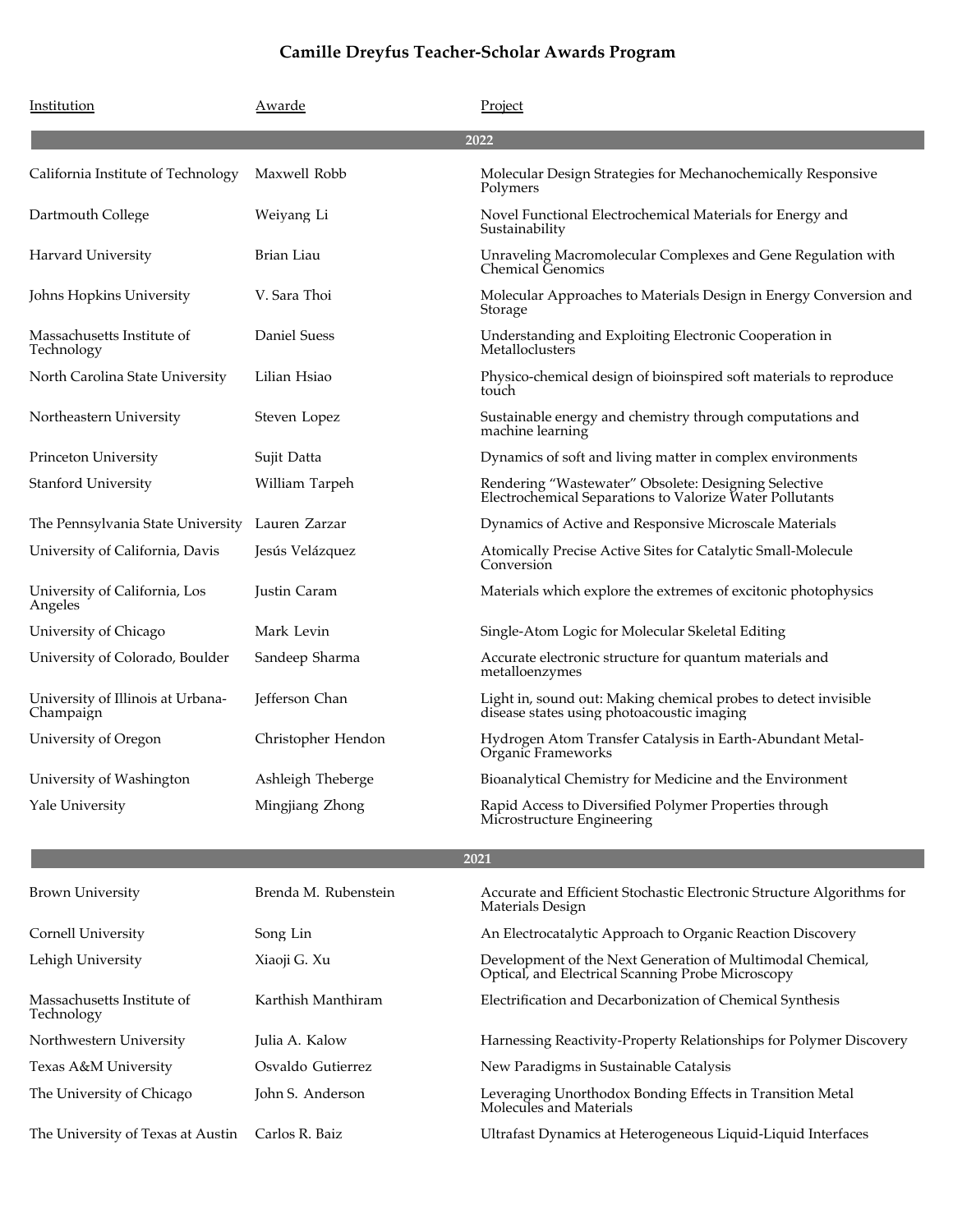| Institution                                | Awarde                 | Project                                                                                                                                     |
|--------------------------------------------|------------------------|---------------------------------------------------------------------------------------------------------------------------------------------|
| The University of Utah                     | Luisa Whittaker-Brooks | Designer Hybrid Organic-Inorganic Interfaces for Coherent Spin and<br>Energy Transfer                                                       |
| University of California, Berkeley         | Markita P. Landry      | Plant Transport Phenomena to Optimize Plant Photosynthesis                                                                                  |
| University of California, Davis            | David E. Olson         | <b>Chemical Tools for Controlling Neuroplasticity</b>                                                                                       |
| University of California, San<br>Diego     | Joel Yuen-Zhou         | Polariton Chemistry: Controlling Molecules with Optical Cavities                                                                            |
| University of California, San<br>Francisco | Ian B. Seiple          | Chemical Synthesis to Enable Biological Discovery                                                                                           |
| University of California, Santa<br>Barbara | Christopher M. Bates   | Phase Behavior of Statistical Bottlebrush Copolymers                                                                                        |
| University of Massachusetts<br>Amherst     | Mingxu You             | Nucleic Acid-based Cellular Imaging and Analysis                                                                                            |
| Yale University                            | Nikhil S. Malyankar    | Biogenic Production of Robust and Scalable Nanomaterials with<br>Genetically Tunable Electronic, Optical, and Mechanical<br>Functionalities |

| Arizona State University                           | Gary F. Moore                  | Bioinspired Materials for Green Chemistry                                                                     |
|----------------------------------------------------|--------------------------------|---------------------------------------------------------------------------------------------------------------|
| <b>Brown University</b>                            | Ou Chen                        | From Nanocrystals to Macromaterials: Bridging the Divide                                                      |
| Dartmouth College                                  | Katherine A. Mirica            | Molecular Engineering of Multifunctional Materials for Chemical<br>Sensing and Microelectronics               |
| Duke University                                    | Emily R. Derbyshire            | Chemical Approaches to Understand Infectious Agents                                                           |
| Harvard University                                 | Christina Woo                  | Chemical Control of Cellular Signaling                                                                        |
| Massachusetts Institute of<br>Technology           | Gabriela Schlau-Cohen          | Elucidating Structural and Energetic Dynamics of Membrane<br>Proteins                                         |
| The Ohio State University                          | L. Robert Baker                | Visualizing Charge and Spin Dynamics at Interfaces                                                            |
| The University of Chicago                          | Suriyanarayanan Vaikuntanathan | Controlling Organization, Self-assembly, and Dynamics in Complex<br>Non-equilibrium Systems                   |
| The University of North Carolina<br>at Chapel Hill | Frank A. Leibfarth             | Modern Approaches to Functional and Sustainable Thermoplastics                                                |
| University of California, Berkeley                 | Evan W. Miller                 | Chemical Indicators to Visualize Cellular Physiology                                                          |
| University of California, Los<br>Angeles           | Alexander M. Spokoyny          | Hybrid Materials and Reagents Featuring Boron-Rich Clusters                                                   |
| University of Michigan                             | Alison R. H. Narayan           | Biocatalytic Reactions for Selective, Sustainable Synthesis                                                   |
| University of Rochester                            | Ellen M. Matson                | Multimetallic Metal Oxide Clusters for Electrochemical Energy<br>Storage and the Production of Chemical Fuels |
| Vanderbilt University                              | Steven D. Townsend             | Chemical Approaches for Trojan-Horse Microbicidal Contraception                                               |
|                                                    |                                | 2019                                                                                                          |
| Colorado State University                          | Garret M. Miyake               | Harnessing the Power of Light: Light-Driven Syntheses Reflective<br>Materials                                 |
| Iowa State University                              | Dipali G. Sashital             | Defining the Molecular Basis for Memory Formation in CRISPR-Cas<br>Systems                                    |
| New York University                                | Tianning Diao                  | Stereoselective Alkene Carbofunctionalization: Method Development<br>and Applications                         |
| Princeton University                               | José L. Avalos                 | Spatial and Dynamic Control of Engineered Metabolism for Microbial<br>Chemical Production                     |
| Purdue University                                  | Christopher Uyeda              | Designing New Catalysts Using Metal-Metal Bonds                                                               |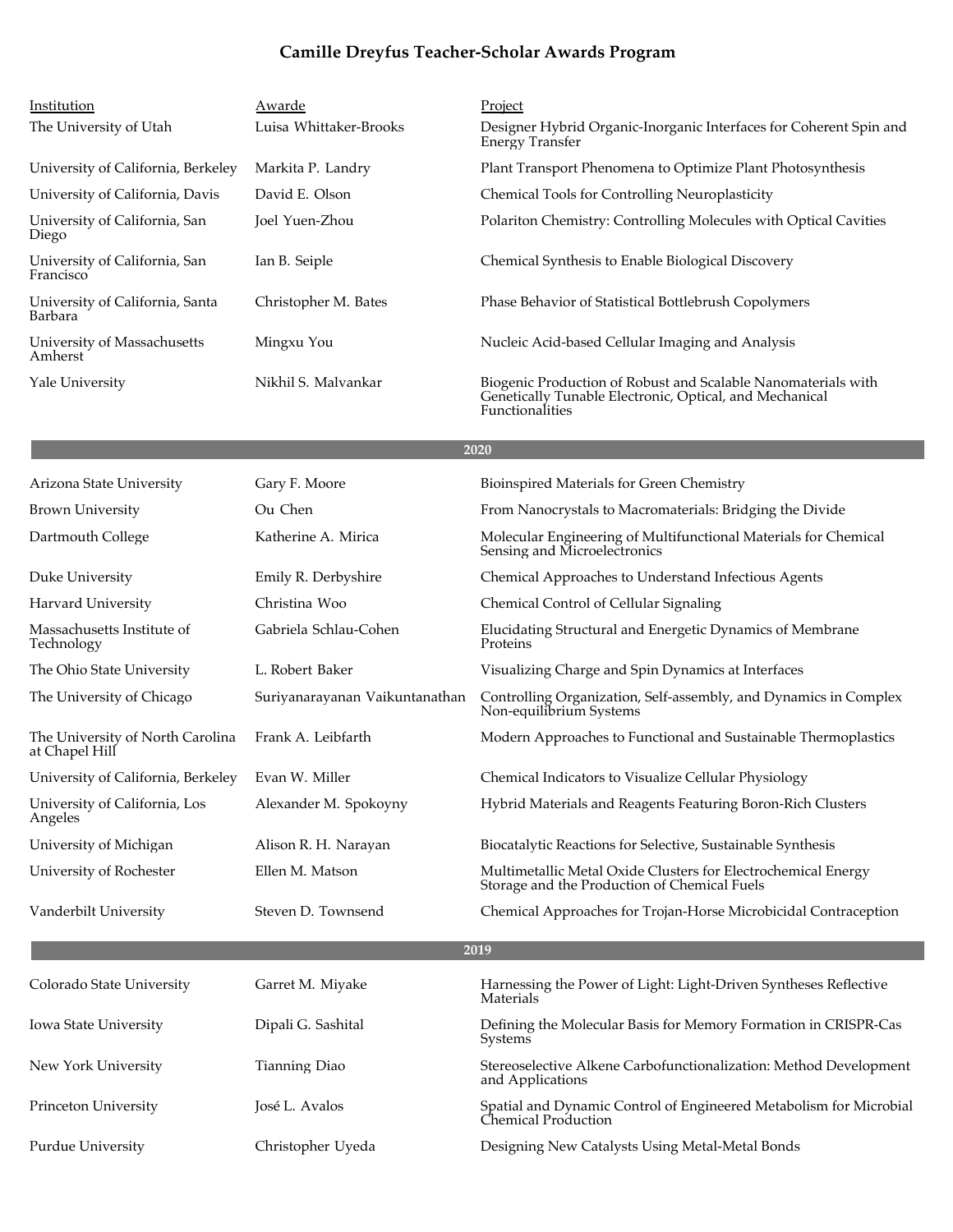| Institution                                                   | Awarde                     | Project                                                                                                                          |
|---------------------------------------------------------------|----------------------------|----------------------------------------------------------------------------------------------------------------------------------|
| The Scripps Research Institute                                | Keary M. Engle             | New Strategies for Selective Catalytic Functionalization of C-C $\pi$ -<br>Bonds                                                 |
| The University of Chicago                                     | Bryan C. Dickinson         | Chemical and Evolutionary Approaches to Probe and Control<br><b>Biology</b>                                                      |
| University of California, Irvine                              | Jenny Y. Yang              | Molecular Design of Redox Catalysts                                                                                              |
| University of Minnesota                                       | Renee R. Frontiera         | Nanoscale Raman Spectroscopy                                                                                                     |
| University of Pennsylvania                                    | Amish J. Patel             | How Surfaces Recognize and Bind Nascent Crystals                                                                                 |
| University of South Carolina                                  | Natalia B. Shustova        | Photophysics of Hybrid Hierarchical Structures with Emphasis on<br>Directional Energy Transfer                                   |
| Washington University in St.<br>Louis                         | Timothy A. Wencewicz       | New Antibiotics from Nature's Chemical Inventory                                                                                 |
| Yale University                                               | Timothy R. Newhouse        | Chemical Technologies and Computational Approaches for the Step-<br>efficient Synthesis of Structurally Complex Natural Products |
|                                                               |                            | 2018                                                                                                                             |
| <b>Boston College</b>                                         | Abhishek Chatterjee        | A Genetically Encoded Toolset to Unravel the Roles of Post-<br>translational Modifications in Human Biology                      |
| California Institute of Technology                            | Mikhail G. Shapiro         | Molecular Engineering for Noninvasive Imaging and Control of<br>Cellular Function                                                |
| <b>Emory University</b>                                       | Francesco A. Evangelista   | Quantum Renormalization Group Methods for Excited States of<br><b>Strongly Correlated Electrons</b>                              |
| Harvard University                                            | Kang-Kuen Ni               | Ultracold Molecules for Chemistry and Physics                                                                                    |
| Massachusetts Institute of<br>Technology                      | Matthew D. Shoulders       | Molecular Mechanisms of Protein Folding and Evolution in Living<br>Cells                                                         |
| Northwestern University                                       | Danna Freedman             | Applying Inorganic Chemistry to Challenges in Physics                                                                            |
| Princeton University                                          | Mohammad R. Seyedsayamdost | Total Chemo-Enzymatic Synthesis of Vancomycin and its Analogs                                                                    |
| The Pennsylvania State University                             | Amie K. Boal               | Watching Metalloenzymes at Work                                                                                                  |
| University of California, Santa<br>Barbara                    | Irene A. Chen              | Probing Known Unknowns in Systems Biology                                                                                        |
| University of Delaware                                        | Catherine L. Grimes        | Breaking Down and Building Up Bacterial Cell Walls to Understand<br>Inflammation                                                 |
| University of Michigan                                        | Corinna S. Schindler       | New Methods for Sustainable Organic Synthesis                                                                                    |
| Virginia Polytechnic Institute and<br><b>State University</b> | John B. Matson             | Functional Bioactive Materials for Gasotransmitter Delivery and<br><b>Tissue Engineering</b>                                     |
| Washington University in St.<br>Louis                         | Alexander B. Barnes        | Magnetic Resonance Technology for In-cell NMR Structural<br>Determination of HIV Latency Reversal Agents                         |
|                                                               |                            | 2017                                                                                                                             |
| Massachusetts Institute of<br>Technology                      | William A. Tisdale         | Energy Transport in Semiconductor Nanomaterials                                                                                  |
| North Carolina State University                               | Chase L. Beisel            | Understanding and Exploiting the Biochemical Properties of CRISPR-<br>Cas Immune Systems                                         |
| Northwestern University                                       | Julius B. Lucks            | A Synthetic Approach to Uncovering how RNA Molecules<br>Coordinate the Biochemical Processes of Life                             |
| Princeton University                                          | Robert R. Knowles          | Proton-Coupled Electron Transfer in Organic Synthesis and<br>Asymmetric Catalysis                                                |
| Stanford University                                           | Thomas E. Markland         | Theory and Simulation of Quantum Processes at Interfaces and in<br>Confinement                                                   |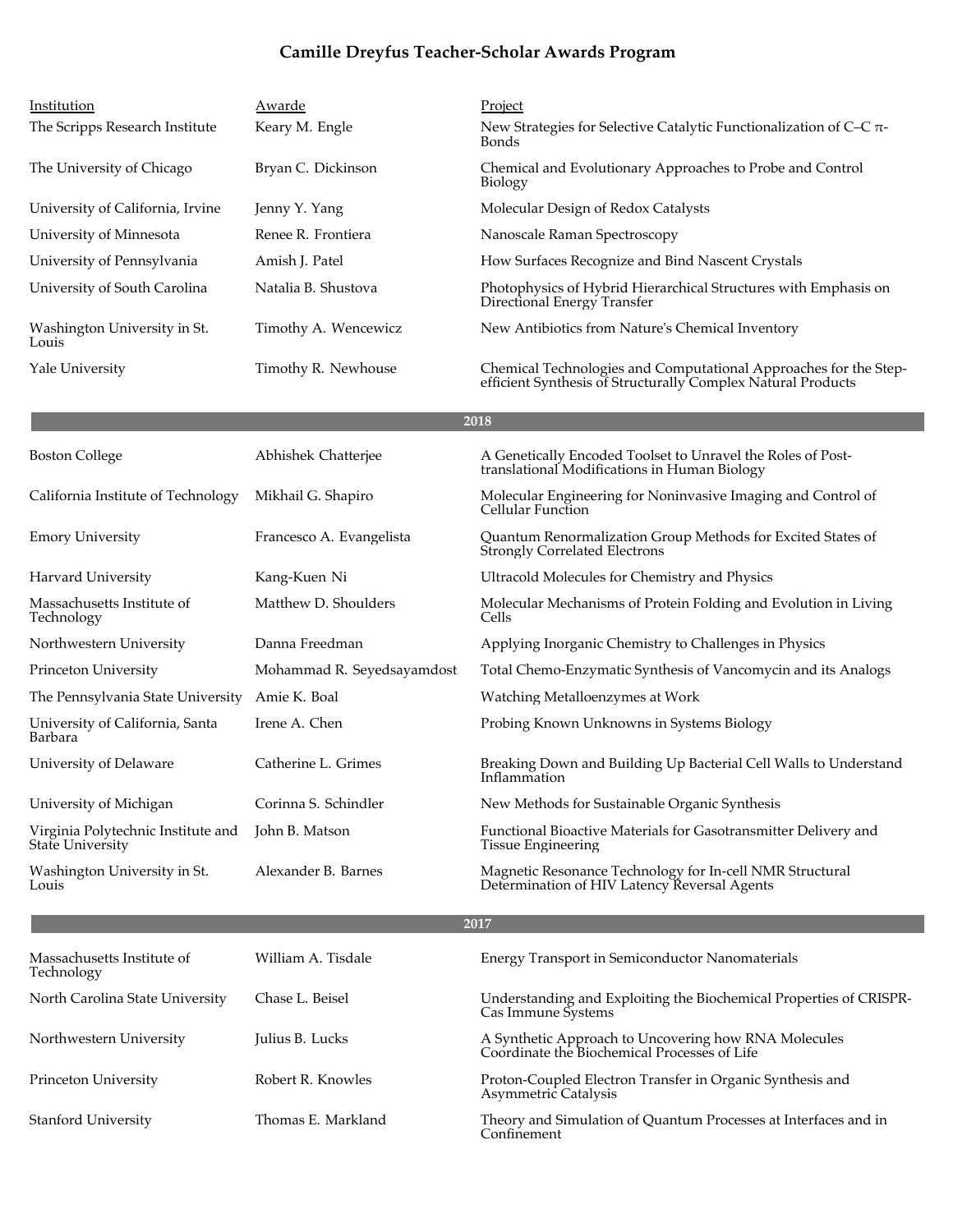| Institution                                            | Awarde                | Project                                                                                                                                                      |
|--------------------------------------------------------|-----------------------|--------------------------------------------------------------------------------------------------------------------------------------------------------------|
| The University of Texas at Austin                      | Guihua Yu             | Building Artificial Layered Solids from the Bottom-Up to Enable New<br><b>Energy Technologies</b>                                                            |
| University of California, Irvine                       | Aaron P. Esser-Kahn   | Chemical Methods to Understand and Improve Vaccines                                                                                                          |
| University of California, San<br>Diego                 | Christian M. Metallo  | Metabolic Regulation of Lipid Diversity                                                                                                                      |
| University of California, Santa<br>Barbara             | Michelle A. O'Malley  | Deconstructing Microbial Consortia for Sustainable Chemistry                                                                                                 |
| University of Illinois at Urbana-<br>Champaign         | Alison R. Fout        | Ligand Influences on Base Metals for Multi-Electron Reactions                                                                                                |
| University of Washington                               | Brandi M. Cossairt    | The Synthetic Inorganic Chemistry of Sustainable Technologies                                                                                                |
| University of Wisconsin-Madison                        | Randall H. Goldsmith  | New Technologies for Single-Molecule Spectroscopy: Optical<br>Microresonators, Fluorescent Catalysts, High Concentrations, and<br>Cancelling Brownian Motion |
| Yale University                                        | Jason M. Crawford     | Decoding Specialized Bacterial Metabolic Pathways in the Human<br>Microbiome                                                                                 |
|                                                        |                       | 2016                                                                                                                                                         |
| Carnegie Mellon University                             | Aditya S. Khair       | Physico-chemical Transport Processes in Soft Materials and Complex<br>Fluids                                                                                 |
| Columbia University                                    | Luis M. Campos        | Development of Materials for Next Generation Solar Cells                                                                                                     |
| Duke University                                        | Qiu Wang              | Developing New Strategies and Chemical Probes for Molecular<br>Imaging                                                                                       |
| Massachusetts Institute of<br>Technology               | Mircea Dincă          | Teaching Sponges New Tricks: Charge Transport and Heterogeneous<br>Catalysis in Microporous Metal Organic Frameworks                                         |
| <b>Stanford University</b>                             | William C. Chueh      | Ion Insertion Electrochemistry at the Molecular & Nano Scale                                                                                                 |
| The University of Chicago                              | Jared C. Lewis        | <b>Engineering Proteins for Selective Catalysis</b>                                                                                                          |
| University of California, Berkeley                     | Naomi S. Ginsberg     | Elucidating Dynamic Processes in Heterogeneous Condensed Phases<br>at the Nanoscale                                                                          |
| University of California, San<br>Diego                 | Neal K. Devaraj       | Site-Specific Covalent Tagging of RNA for Live Cell Imaging and<br>Affinity Purification                                                                     |
| University of Michigan                                 | Nathaniel K. Szymczak | New Approaches to Develop Catalysts for Energy Relevant Chemical<br>Conversions                                                                              |
| University of Oregon                                   | Michael D. Pluth      | New Tools for Biological Hydrogen Sulfide Research and<br>Applications to Enhanced Chemical Education                                                        |
| University of Washington                               | Andrew J. Boydston    | Functional Materials across Multiple Length Scales                                                                                                           |
| Virginia Polytechnic Institute and<br>State University | Amanda J. Morris      | Metal Organic Framework Artificial Photosynthetic Arrays                                                                                                     |
| <b>Wayne State University</b>                          | Eranda Nikolla        | Oxidative Coupling of Methane using Layered, Nickelate Oxide<br>Catalysts                                                                                    |
|                                                        |                       | 2015                                                                                                                                                         |
| California Institute of Technology                     | André Hoelz           | Atomic Structure of the Nuclear Pore Complex                                                                                                                 |
| Columbia University                                    | Wei Min               | Seeing the Invisible: Discovering New Spectroscopic Contrasts for<br>Bio-imaging                                                                             |
| Harvard University                                     | Emily P. Balskus      | Discovering and Manipulating the Chemistry of Human Gut<br>Microbes                                                                                          |
| Massachusetts Institute of<br>Technology               | Bradley D. Olsen      | New Materials from Bioinspired and Biofunctional Polymers                                                                                                    |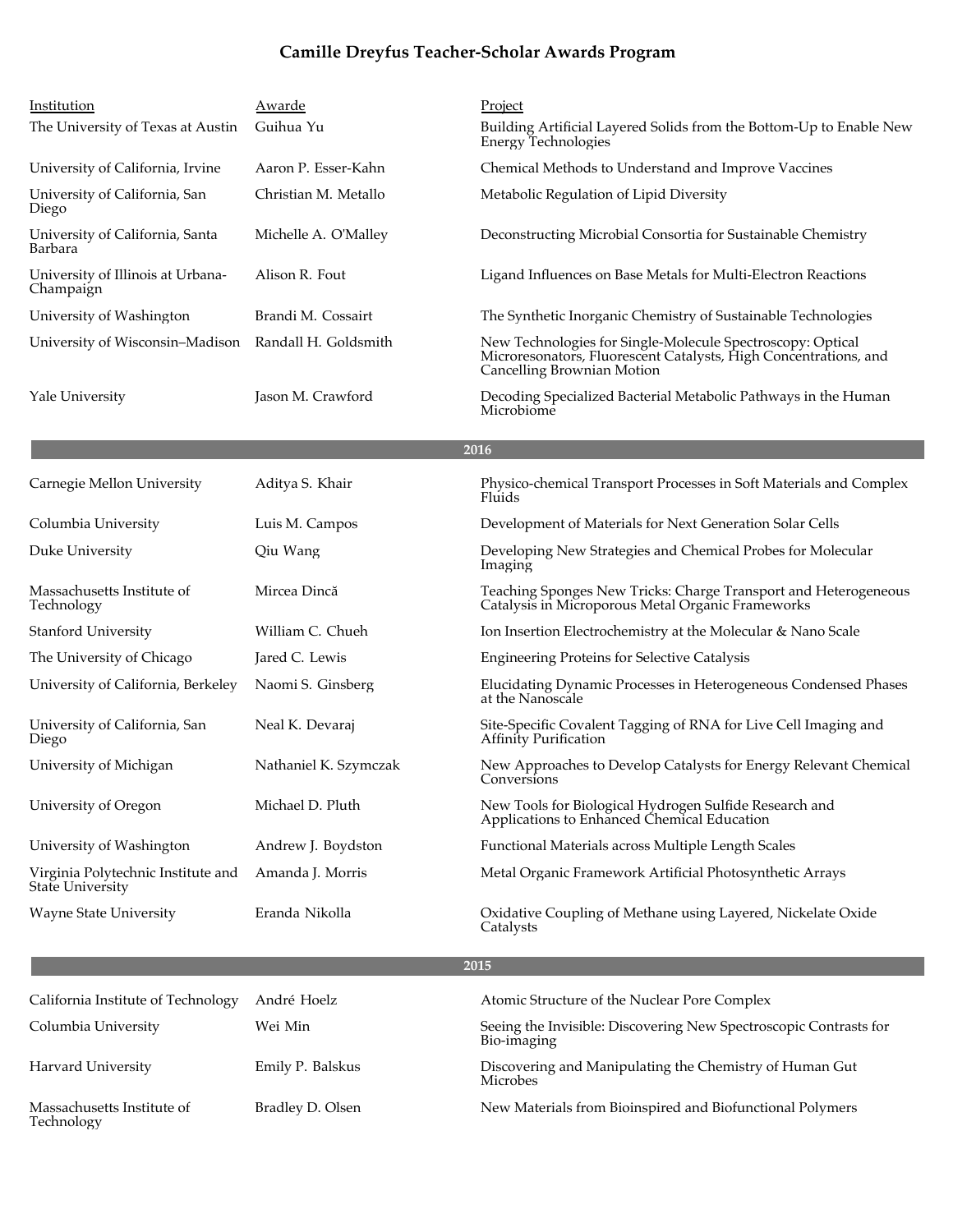| Institution                                        | Awarde               | Project                                                                                                    |
|----------------------------------------------------|----------------------|------------------------------------------------------------------------------------------------------------|
| Northwestern University                            | Michael C. Jewett    | Biocatalysis Beyond the Cell: Molecular Engineering Catalytic<br>Ensembles for Cell-free Synthetic Biology |
| <b>Stanford University</b>                         | Jennifer A. Dionne   | New Optical Materials to Visualize and Control Nanoscale<br>Phenomena                                      |
| The Ohio State University                          | Joshua E. Goldberger | Solid-State Materials at the Atomic Scale                                                                  |
| The University of North Carolina<br>at Chapel Hill | David A. Nicewicz    | New Transformations in Chemical Synthesis via Organic Photoredox<br>Catalysis                              |
| University of California, Irvine                   | Jennifer A. Prescher | Expanding the Imaging Toolbox                                                                              |
| University of Illinois at Urbana-<br>Champaign     | Douglas A. Mitchell  | Harnessing the Power of Genome-Mining and Biosynthesis to<br>Combat Antibiotic Resistance                  |
| University of Oregon                               | Shannon W. Boettcher | Semiconductors, Electrocatalysts, and Interfaces in Energy<br>Conversion and Storage                       |
| University of Pennsylvania                         | Joseph E. Subotnik   | New and Intuitive Approaches for Modeling Electronic Relaxation<br>After Photo-Excitation                  |
| Washington University in St.<br>Louis              | Gary J. Patti        | Mapping Cellular Interactions through Cell-Specific Isotopic Labeling<br>and Metabolomics                  |

| <b>Boston University</b>                       | Ramesh Jasti       | The Bottom-Up Organic Synthesis of Graphitic Nanomaterials with<br>Well-Defined Structures and Properties                  |
|------------------------------------------------|--------------------|----------------------------------------------------------------------------------------------------------------------------|
| California Institute of Technology             | Theodor Agapie     | Multimetallic and Metal-ligand Cooperativity for Catalysis                                                                 |
| <b>Emory University</b>                        | Khalid Salaita     | Cellular Mechanochemistry at Interfaces: Sensing and Manipulating<br>Forces in Living Systems                              |
| Indiana University                             | Sara Skrabalak     | Shaping the Synthesis of Nanoscale Solids                                                                                  |
| Massachusetts Institute of<br>Technology       | Elizabeth Nolan    | Understanding the Physiological Role of Peptides / Proteins that<br>Bind Metals and their Function as Antibacterial Agents |
| Northwestern University                        | <b>Emily Weiss</b> | Controlling the Electronic Structure and Dynamics at Nanoscale<br>Interfaces between Inorganic and Organic Materials       |
| Princeton University                           | Rodney Priestley   | Understanding the Combined Roles of Size, Interfaces, and<br>Processing on the Properties of Amorphous Polymers            |
| Purdue University                              | Adam Wasserman     | Extending the Limits of Applicability of Density Functional Theory<br>towards Larger Systems and Longer Times              |
| <b>Stanford University</b>                     | Matthew Kanan      | Catalyzing CO2 Recycling and Controlling Reactions at Interfaces                                                           |
| <b>Temple University</b>                       | Michael Zdilla     | Synthesis and Reactivity of Multimetal Systems Inspired by Biology                                                         |
| University of Massachusetts<br>Amherst         | Paul Dauenhauer    | Production of Renewable Chemicals and Fuels by High Temperature<br>Pyrolysis Chemistry of Cellulose                        |
| University of Rochester                        | Daniel Weix        | New Methods and Mechanisms for Cross Couplings in C-C Bond<br>Formation and Organic Synthesis                              |
| University of Texas at Austin                  | Hal Alper          | Utilizing Cells as Biocatalysts for Producing Commodity and<br>Specialty Chemicals                                         |
| University of Wisconsin–Madison Jordan Schmidt |                    | Computational Modeling for the Properties of Complex Materials,<br>with Applications to Energy and Catalysis               |
| Yale University                                | Nilay Hazari       | Transition Metal Catalyzed Conversion of Carbon Dioxide and<br>Mechanistic Studies of the Reactions                        |
|                                                |                    |                                                                                                                            |

**2013**

Thomas F. Miller

Boston University Corey R. J. Stephenson Sustainable Catalysis Mediated by Visible Light Photosensitization

California Institute of Technology  $\;$  Thomas F. Miller  $\;$  Quantum Dynamics from Classical Trajectories: New Approaches to Simulating Biological and Molecular Catalysts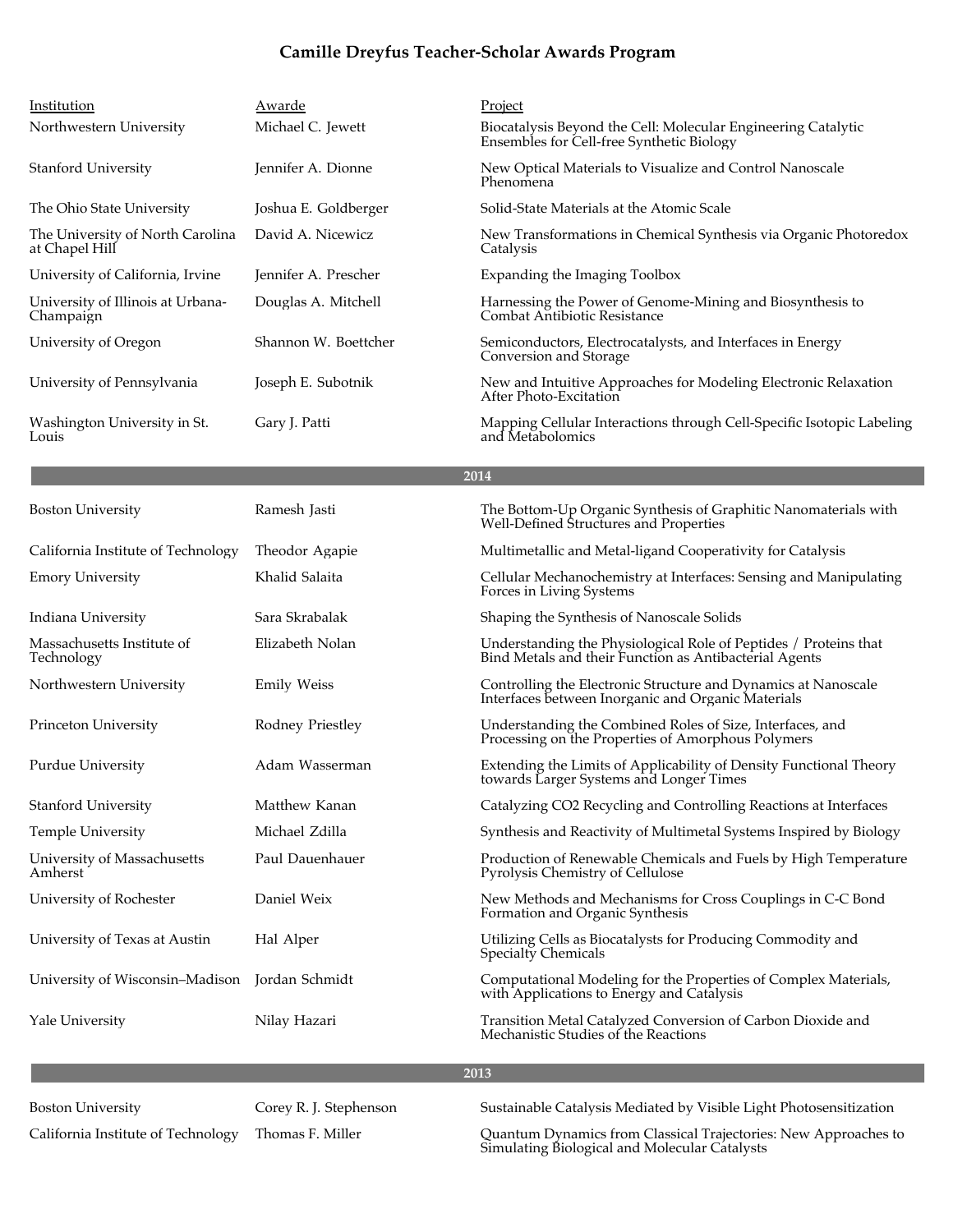| Institution                                          | Awarde               | Project                                                                                                                                 |
|------------------------------------------------------|----------------------|-----------------------------------------------------------------------------------------------------------------------------------------|
| Cornell University                                   | William R. Dichtel   | Bottom-up Synthesis of Structurally Precise Organic Materials and<br>Interfaces                                                         |
| Harvard University                                   | Theodore A. Betley   | Correlation of Electronic Structure to Reactivity in Organometallic<br>Catalysis and Small Molecule Activation                          |
| Hunter College of the City<br>University of New York | Mandë Holford        | Lessons From Nature: Discovery, Characterization and Delivery of<br>Novel Peptide Therapeutics from Venomous Marine Snails              |
| Michigan State University                            | Thomas W. Hamann     | Molecular and Material Approaches to Advance Solar Energy<br>Conversion                                                                 |
| Princeton University                                 | Abigail G. Doyle     | Transition Metal Catalysis for the Discovery and Development of<br>Valuable Synthetic Methods                                           |
| University of California, Berkeley                   | Michelle C. Chang    | System Level Studies for Cellular Synthetic Biology                                                                                     |
| University of California, Los<br>Angeles             | Neil K. Garg         | Catalytic Formation of Amide Bonds                                                                                                      |
| University of California, Santa<br>Barbara           | Baron G. Peters      | Additives for Control over Polymorph Selection during Nucleation:<br>Computational Approaches                                           |
| University of Illinois at Urbana-<br>Champaign       | Charles M. Schroeder | Molecular Engineering of New Materials for Biological Imaging &<br>Polymeric Assembly                                                   |
| University of Michigan                               | Stephen Maldonado    | New Frontiers in Semiconductor Electrochemistry                                                                                         |
| University of Washington                             | Munira Khalil        | Measuring Complex Molecular Dynamics in Solution with High<br>Spatial and Temporal Resolution                                           |
|                                                      |                      | 2012                                                                                                                                    |
|                                                      |                      |                                                                                                                                         |
| California Institute of Technology                   | Sarah Reisman        | Target-Directed Synthesis: A Platform for the Discovery and<br>Development of New Synthetic Methods and Strategies                      |
| Harvard University                                   | Adam Cohen           | New Tools to Study Molecules and Cells                                                                                                  |
| Massachusetts Institute of<br>Technology             | Christopher Love     | Application of interfacial chemistry, microfabrication, and process<br>design to engineer integrated approaches to single-cell analysis |
| Princeton University                                 | Celeste Nelson       | The Chemistry of Morphogenesis: Quantitative Analysis of<br>Transcription Factor Kinetics During Tissue Development                     |
| The Ohio State University                            | Christopher Jaroniec | Atomic Resolution Studies of Biomacromolecular Assemblies by<br>Solid-State Nuclear Magnetic Resonance Spectroscopy                     |
| The Pennsylvania State University William Noid       |                      | Theory and method development for improved multiscale models                                                                            |
| The University of Chicago                            | Greg Engel           | Exploiting coherent response to electronic excitation to control<br>excited state reactivity                                            |
| The University of Utah                               | Valeria Molinero     | Microscopic Mechanisms Of Phase Transitions And Molecular<br>Organization                                                               |
| University of California, San<br>Diego               | Joshua Figueroa      | Isolable Monoalkyne Intermediates in the Alkyne Cyclotrimerization<br>Catalytic Cycle                                                   |
| University of Michigan                               | Anne McNeil          | Towards the Next Generation of Tunable Organic Materials                                                                                |
| University of Oregon                                 | Shih-Yuan Liu        | Developing the basic science and applications of boron nitrogen<br>heterocycles                                                         |
| University of Pittsburgh                             | Steven Little        | Mimicking Biological Structure and Behavior Using Polymeric<br>Release Systems and Carbon Nanotubes                                     |
| University of Washington                             | Dustin Maly          | Chemical Tools for Studying Signal Transduction                                                                                         |
| Yale University                                      | Seth Herzon          | Synthesis and Study of Complex Antiproliferative Natural Products                                                                       |
|                                                      |                      |                                                                                                                                         |

Carnegie Mellon University Rongchao Jin Quantum-Sized Metal Nanoclusters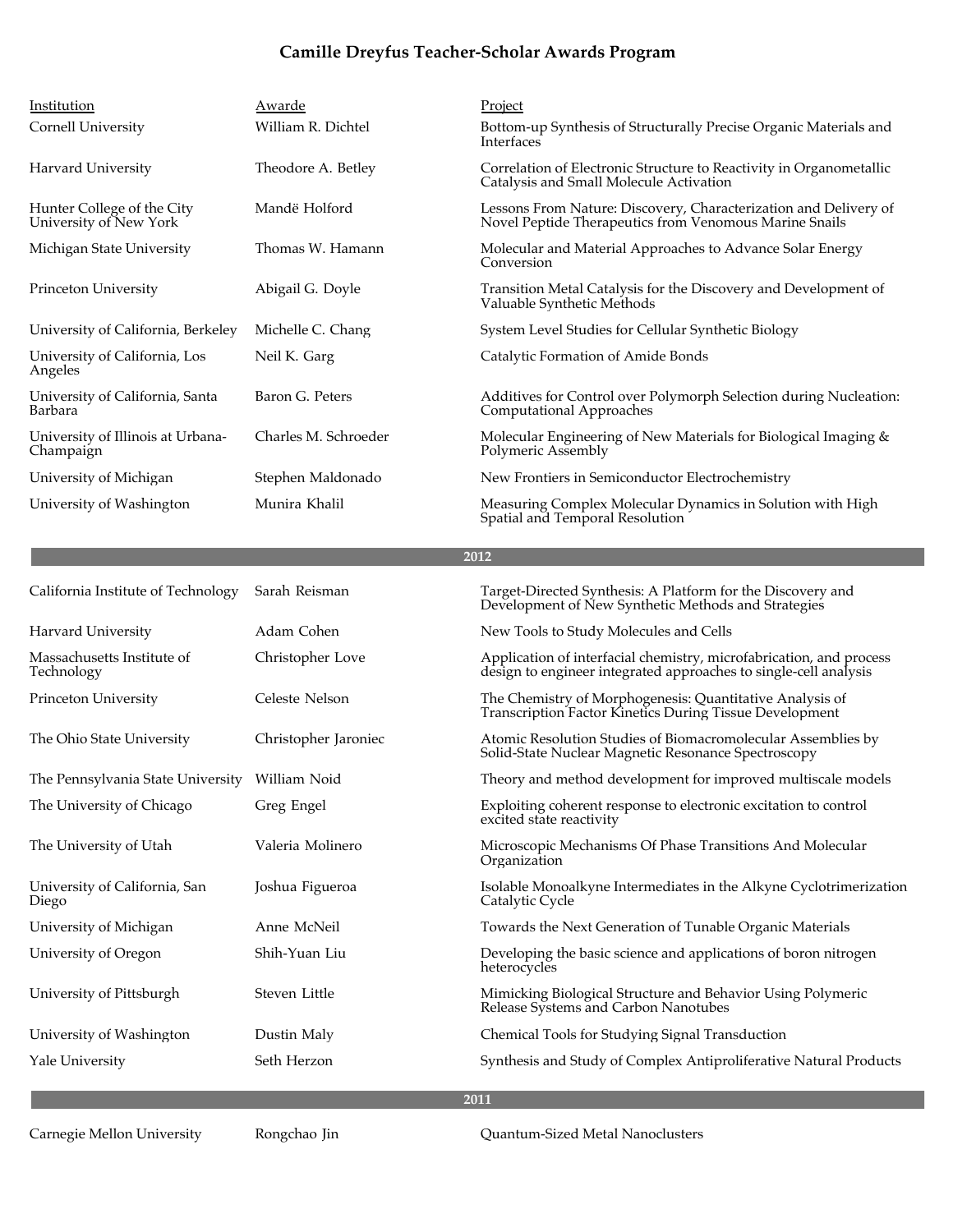| Institution                                        | Awarde                 | Project                                                                                                                          |
|----------------------------------------------------|------------------------|----------------------------------------------------------------------------------------------------------------------------------|
| Columbia University                                | Ruben L. Gonzalez, Jr. | Single-molecule mechanistic studies of protein synthesis by the<br>ribosome                                                      |
| Harvard University                                 | <b>Tobias Ritter</b>   | Redox Chemistry for Positron Emission Tomography Imaging                                                                         |
| Kansas State University                            | Christine Aikens       | Unraveling the Role of Electronic Structure in Nanoparticle Physical<br>and Chemical Properties                                  |
| The Ohio State University                          | John Herbert           | Quantum Chemistry in the Condensed Phase                                                                                         |
| The University of North Carolina<br>at Chapel Hill | Wei You                | Organic/Molecular Materials Science: Integration of Synthesis with<br>Devices                                                    |
| <b>Tufts University</b>                            | Charles H. Sykes       | Turning Molecules into Motors and Mechanical Devices                                                                             |
| University of California, Berkeley                 | Ting Xu                | Directed Hierarchical Assemblies Toward Functional Soft Materials                                                                |
| University of Illinois at Urbana-<br>Champaign     | Nathan Price           | Integrative implementation of complex biochemical reaction<br>networks for systems biology and medicine                          |
| University of Maryland, College<br>Park            | Herman Sintim          | Small Molecule Modulators of Bacterial Virulence and Biofilm<br>Formation                                                        |
| University of Massachusetts<br>Amherst             | George Huber           | The development of catalytic chemical processes for producing<br>hydrocarbon fuels and chemicals from renewable biomass sources. |
| University of Michigan                             | Kevin Kubarych         | Ultrafast Vibrational Snapshots of Photocatalysis and Protein<br>Dynamics                                                        |
| University of Pennsylvania                         | So-Jung Park           | Controlling Materials Properties through the Self-Assembly of<br>Nanoparticles and Polymer Amphiphiles                           |

| Case Western Reserve University                               | R. Mohan Sankaran    | A new paradigm for plasma processing: Microplasma synthesis of<br>nanomaterials for catalytic, electronic, and photovoltaic applications                |
|---------------------------------------------------------------|----------------------|---------------------------------------------------------------------------------------------------------------------------------------------------------|
| Indiana University                                            | Amar Flood           | Strong CH---Anion Hydrogen Bonds from Triazoles and in<br>Triazolophanes                                                                                |
| Louisiana State University                                    | Javne Garno          | Combining Magnetic Sample Modulation (MSM) with<br>Contact‐, Mode Atomic Force Microscopy for Measurement of<br>Magnetic Properties at the Nanoscale    |
| Queens College, City University<br>of New York                | Seogjoo Jang         | Theory development and computational modeling of exciton and<br>electron/hole migration in soft disordered environments                                 |
| The University of Chicago                                     | Dmitri Talapin       | III-V semiconductors through solution-phase synthesis and self-<br>assembly                                                                             |
| University at Buffalo                                         | Matthew Disney       | Progress Towards the Rational and Modular Design of Small<br>Molecules Targeting RNA                                                                    |
| University of California, Berkeley                            | Rachel Segalman      | Functional Nanoscale Polymers for Energy Applications: Molecular<br>Design, Self-Assembly and Structure-Device Property Relationships                   |
| University of California, Santa<br>Barbara                    | Song-i Han           | Unraveling the role of hydration water in protein dynamics and<br>function                                                                              |
| University of Illinois at Urbana-<br>Champaign                | Benjamin McCall      | Astrochemistry: combining high resolution spectroscopy and<br>measurements of reaction kinetics/dynamics with astronomical<br>observations and modeling |
| University of Michigan                                        | Kate Carroll         | Painting the Cysteine Chapel: New Tools to Probe Oxidation Biology                                                                                      |
| University of Minnesota                                       | Kevin Dorfman        | Simulating DNA Electrophoresis in Complex Geometries                                                                                                    |
| University of Virginia                                        | B. Jill Venton       | Tiny sensors for tiny organisms: measuring neurotransmitter<br>dynamics in the fruit fly brain.                                                         |
| University of Wisconsin-Madison Tehshik Yoon                  |                      | Novel Strategies for Catalytic Redox Reactions                                                                                                          |
| Virginia Polytechnic Institute and<br><b>State University</b> | <b>Edward Valeev</b> | Predictive computation of molecular properties with explicitly<br>correlated wave function methods: energetics, spectra, transport.                     |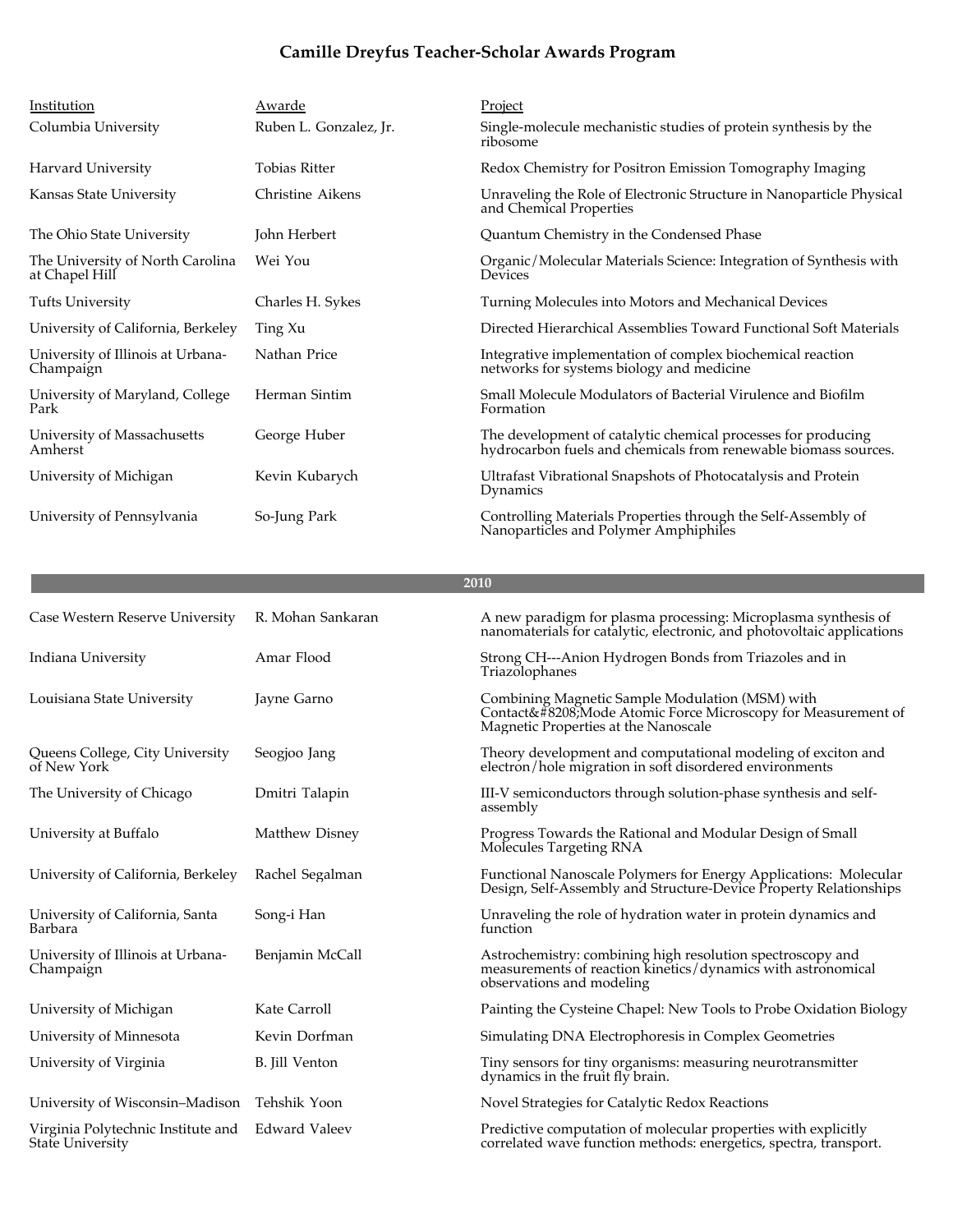| Institution                                        | Awarde                | Project                                                                                                                                                                                      |
|----------------------------------------------------|-----------------------|----------------------------------------------------------------------------------------------------------------------------------------------------------------------------------------------|
|                                                    |                       | 2009                                                                                                                                                                                         |
| California Institute of Technology                 | Shu-ou Shan           | Towards a new paradigm for GTPase regulation of intracellular<br>protein targeting.                                                                                                          |
| Columbia University                                | Laura J. Kaufman      | The Effects of Crowding on Dynamics Across Length Scales and<br><b>Across Disciplines</b>                                                                                                    |
| Cornell University                                 | Abraham Stroock       | Science and engineering of metastable liquid water in synthetic trees.                                                                                                                       |
| Duke University                                    | Katherine J. Franz    | Chemical Tools to Manipulate Metal-Catalyzed Oxidative Stress                                                                                                                                |
| Harvard University                                 | Alán Aspuru-Guzik     | Quantum Computation and Quantum Information for Chemistry                                                                                                                                    |
| New Mexico State University                        | Jeremy M. Smith       | Research on "nitrogen atom transfer" by three-fold symmetric iron<br>nitrido complexes and description of the electronic structures of<br>thermally stable iron(IV) complexes.               |
| University of California, Berkeley                 | Richmond Sarpong      | New strategies and methods for the total synthesis of natural and<br>unnatural compounds using metal-catalyzed reactions.                                                                    |
| University of California, Davis                    | Xi Chen               | Chemoenzymatic Approaches for Chemical Glycobiology                                                                                                                                          |
| University of California, Irvine                   | Alan F. Heyduk        | Redox-Active Ligands as a New Paradigm for Multi-Electron Small-<br>Molecule Reactions Relevant to Energy Efficiency                                                                         |
| University of California, Santa<br>Barbara         | Todd M. Squires       | Dynamic effects at physico-chemical interfaces                                                                                                                                               |
| University of Florida                              | So Hirata             | The developments and applications of predictive electronic and<br>vibrational many-body methods for molecules and macromolecules.                                                            |
| University of Michigan                             | Suljo Linic           | Heterogeneous catalysis in 21st Century: well defined, high uniform,<br>targeted nano-structures as highly selective heterogeneous catalysts,<br>photo-catalysts, and characterization tools |
| University of Minnesota                            | Christy L. Haynes     | Electroanalytical Eavesdropping on Cellular Communications                                                                                                                                   |
| University of South Carolina                       | Paul Ryan Thompson    | Chemical Biology of Eukaryotic Gene Regulation                                                                                                                                               |
|                                                    |                       | 2008                                                                                                                                                                                         |
| Cornell University                                 | Garnet K. Chan        | Building New Paradigms in Quantum Chemistry: from Quantum<br>Renormalisation Groups to Quantum Tensor Networks                                                                               |
| Massachusetts Institute of<br>Technology           | Mohammad Movassaghi   | Syntheses of Biologically Interesting Alkaloids and the Development<br>of New and General Routes to Nitrogen-containing Heterocycles                                                         |
| Northwestern University                            | Lincoln J. Lauhon     | Development of Quantitative Synthesis-Structure-Property<br>Relationships for Nanostructured Materials                                                                                       |
| Texas A&M University                               | Victor M. Ugaz        | Directed Assembly of Ultra-concentrated Mesophases: a New Way to<br>Detect and Characterize Biomolecules                                                                                     |
| The Johns Hopkins University                       | Justine P. Roth       | Fundamental Principles of Oxidation Chemistry Relevant to Biology<br>and Medicine                                                                                                            |
| The Ohio State University                          | Dongping Zhong        | Ultrafast Functional Dynamics of Biomolecules                                                                                                                                                |
| The University of North Carolina<br>at Chapel Hill | Garegin Papoian       | Multi-Scale Modeling of Biophysical Processes in the Cell                                                                                                                                    |
| University of California, Berkeley                 | Haw Yang              | Single-Molecule Approaches Towards Understanding Chemical<br>Reactivity in Complex Systems                                                                                                   |
| University of California, Los<br>Angeles           | Yi Tang               | Natural Product Biosynthetic Pathways for Novel Enzymes and<br>Useful Biocatalysts                                                                                                           |
| University of California, Santa<br>Barbara         | Thuc-Quyen T. Nguyen  | Understanding Charge Transport and Electronic Properties of Small<br>Conjugated Molecules and Conjugated Polyelectrolytes for<br>Applications in Optoelectronic Devices                      |
| University of Houston                              | <b>Olafs Daugulis</b> | New Synthetic Organic Chemistry Reactions Involving Transition-<br>Metal Mediated Electrophilic C-H Bond-Activation                                                                          |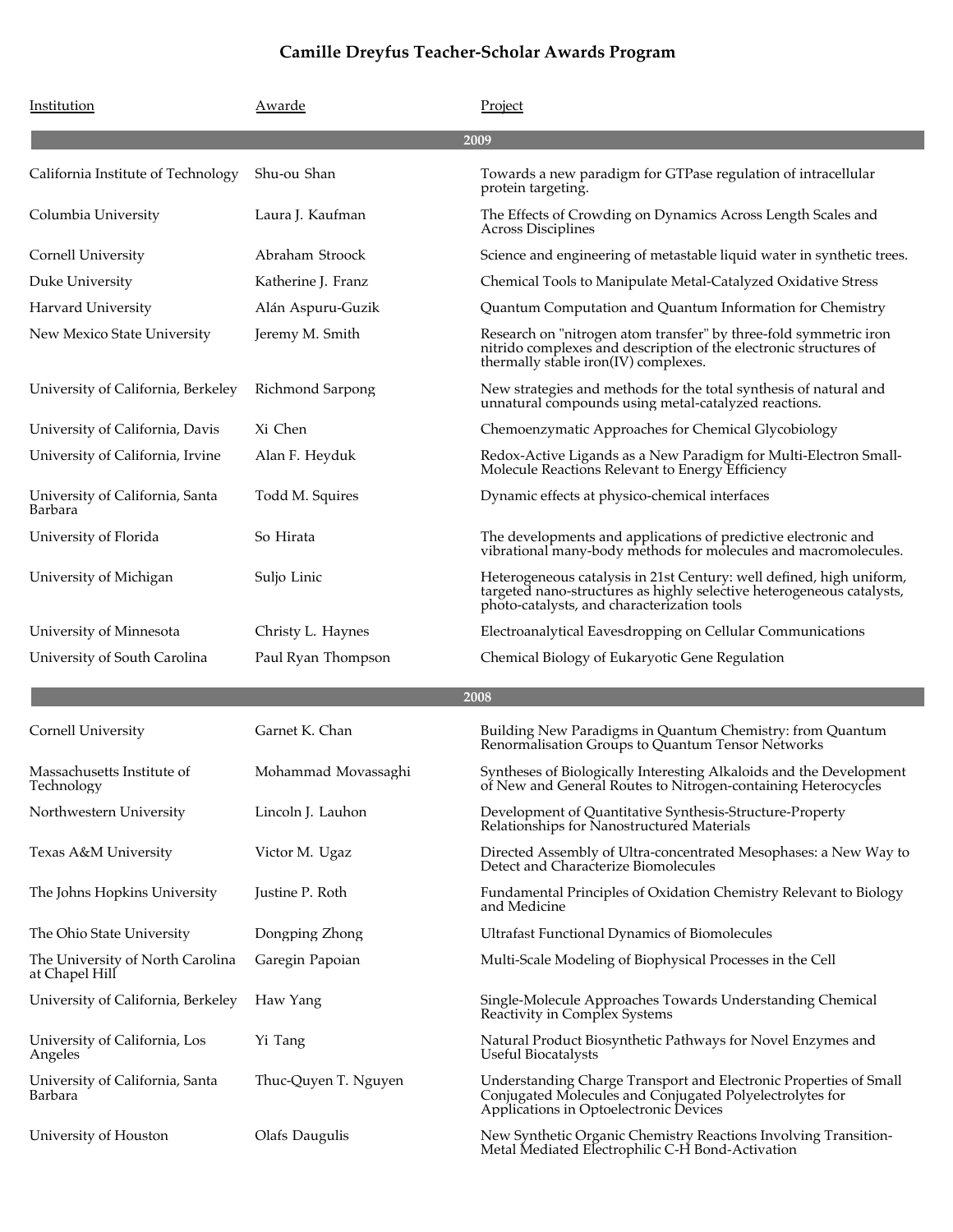| Institution<br>University of Illinois at Urbana-<br>Champaign | Awarde<br>M. Christina White | Project<br>Aliphatic and Allylic C-H Oxidations Methods for Streamlining<br>Complex Molecule Synthesis                                              |
|---------------------------------------------------------------|------------------------------|-----------------------------------------------------------------------------------------------------------------------------------------------------|
| University of South Carolina                                  | Qian Wang                    | Hierarchical Micro-Nano Assemblies for Probing Cell-Matrix<br>Interactions                                                                          |
| University of Texas at Austin                                 | Christopher W. Bielawski     | Reversible Polymers Based on Biscarbenes: Creating New<br>Opportunities in Self-Healing Electronics, Catalysis, and Emissive<br>Materials           |
| Virginia Polytechnic Institute and<br>State University        | Theresa M. Reineke           | Carbohydrate-Based Polymers for Cardiovascular Nucleic Acid<br>Delivery and MRI                                                                     |
|                                                               |                              | 2007                                                                                                                                                |
| <b>Brandeis University</b>                                    | Oleg V. Ozerov               | Recyclable catalysts and structural discovery through ligand design                                                                                 |
| <b>Emory University</b>                                       | Justin P. Gallivan           | Reprogramming Bacteria with Small Molecules and RNA                                                                                                 |
| Harvard University                                            | Gavin MacBeath               | Receptor Tyrosine Kinase Promiscuity and Cancer                                                                                                     |
| Massachusetts Institute of<br>Technology                      | Michael S. Strano            | Conduction channel spectroscopy: a new tool to study the chemistry<br>of 1-D systems                                                                |
| Northwestern University                                       | Bartosz A. Grzybowski        | Electrostatic Self-assembly of Static and Dynamic Nanostructures<br>and Nanostructured Materials.                                                   |
| <b>Rice University</b>                                        | Jeffrey D. Hartgerink        | Self-assembly of nanostructured organic materials for biomedical<br>applications and multi-disciplinary education                                   |
| The Pennsylvania State University Raymond E. Schaak           |                              | Chemical Strategies for the Synthesis of Multi-Metal Nanomaterials:<br>Exploring Uncharted Territory in the Synthesis of Metallurgical<br>Solids    |
| The University of Chicago                                     | David A. Mazziotti           | Blueprints of Atoms and Molecules: Two-particle Density-Matrix<br>Representations of Electronic and Nuclear Motion                                  |
| University of California, Irvine                              | Sergey Nizkorodov            | Laboratory studies of chemical processes taking place in atmospheric<br>aerosol particles                                                           |
| University of California, Santa<br>Barbara                    | Frank L. H. Brown            | Theoretical studies of biomembrane dynamics and structure, single<br>molecule spectroscopy, and stochastic processes in chemistry and<br>biophysics |
| University of Massachusetts<br>Amherst                        | Jeffrey M. Davis             | Understanding the Dynamics of Microscale Flows Over<br>Heterogeneous Surfaces                                                                       |
| University of Minnesota                                       | Efrosini Kokkoli             | Biomimetic approaches for the design of materials and therapeutics                                                                                  |
| University of Pennsylvania                                    | Ivan J. Dmochowski           | Chemical tools for elucidating complex biological processes such as<br>brain development, limb regeneration, and tumorigenesis                      |
| University of Washington                                      | David S. Ginger              | Probing Optoelectronic Processes in Nanostructured Organic Solar<br>Cells                                                                           |
| University of Wisconsin-Madison Helen E. Blackwell            |                              | Expanding the Language of Bacterial Communication Using<br>Synthetic Ligands                                                                        |
|                                                               |                              | 2006                                                                                                                                                |
| Arizona State University                                      | Dong-Kyun Seo                | Theoretical and Experimental Studies on Itinerant Electron<br>Magnetism in Intermetallics                                                           |
| Cornell University                                            | Paul J. Chirik               | New Transition Metal Reagents for Energy-Efficient,<br><b>Environmentally Benign Chemical Synthesis</b>                                             |

James T. Kindt

Massachusetts Institute of

Technology

Emory University **Simulation and statistical theory of self-assembled systems**: Simulation and statistical theory of self-assembled systems: Molecular and mesoscale modeling of mixed membranes and more

Alice Y. Ting New chemical methodologies for cellular imaging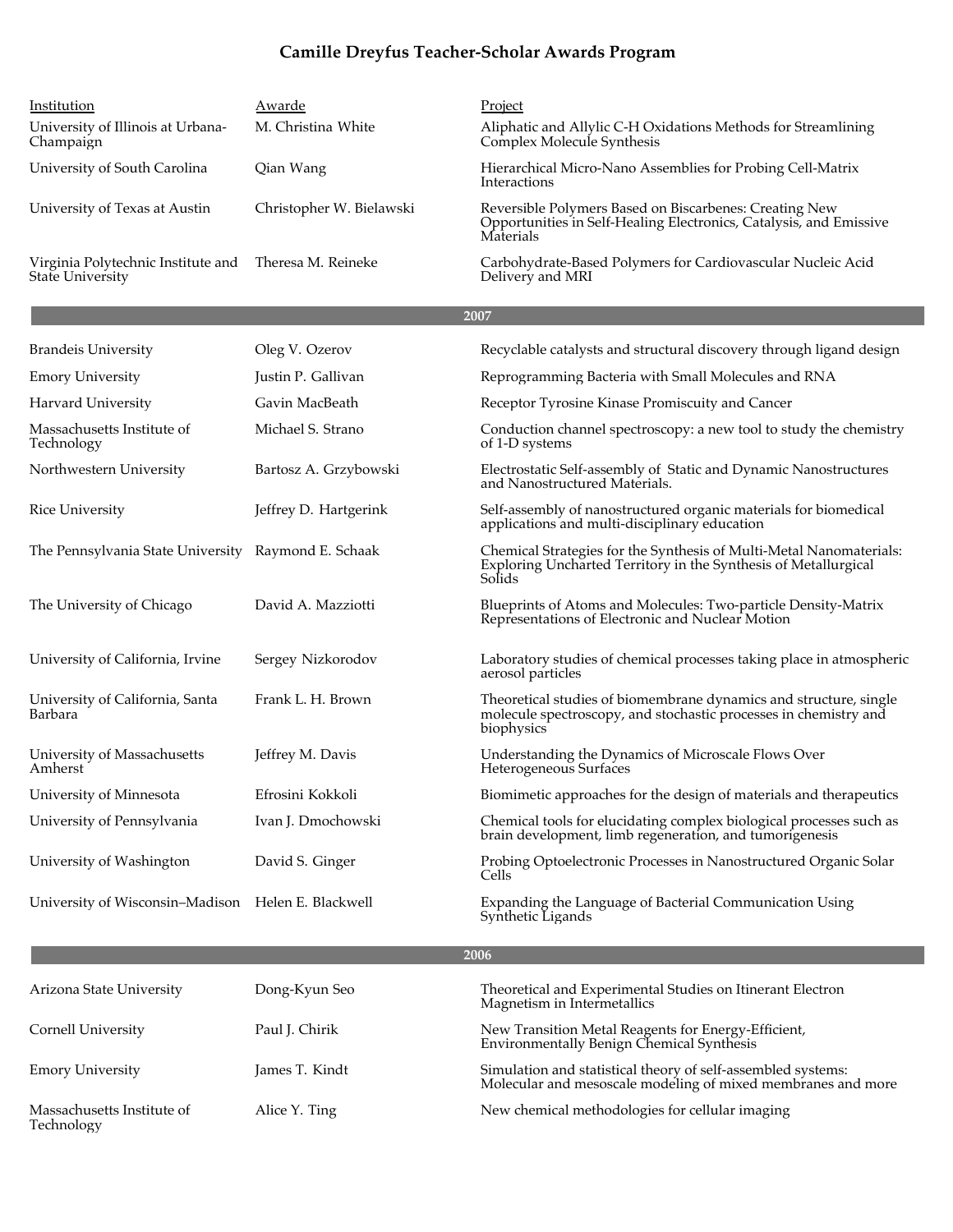| Institution                                            | Awarde               | Project                                                                                                                                                       |
|--------------------------------------------------------|----------------------|---------------------------------------------------------------------------------------------------------------------------------------------------------------|
| North Carolina State University                        | Orlin D. Velev       | Colloidal and Biocolloidal Engineering on Electrically Controlled<br>Microchips: New Principles for Making Bionanomaterials,<br>Microbioassys and Microrobots |
| The Johns Hopkins University                           | David H. Gracias     | A Research and Education Program in Nano and Microscale Self<br>Assembly: Integrated circuits, chemical sensors and remote<br>controlled chemistry            |
| The Ohio State University                              | Heather C. Allen     | Atmospheric Aerosol Chemistry: Understanding How Liquid and<br>Solid Surfaces Mediate Aerosol Chemistry                                                       |
| The Pennsylvania State University Carsten Krebs        |                      | Mechanisms of Iron-containing Enzymes: Characterization of<br>reaction intermediates by a combination of rapid kinetic and<br>spectroscopic methods           |
| The University of Chicago                              | Chuan He             | Developing Chemical Probes to Study DNA Repair and DNA<br>Methylation/Demethylation                                                                           |
| The University of North Carolina<br>at Chapel Hill     | Jeffrey S. Johnson   | The Application of Polarity Reversal Concepts in the Discovery of<br>New Catalysts and Chemical Reactivity                                                    |
| University of California, Santa<br>Barbara             | Patrick S. Daugherty | Molecular Specificity Evolution: Enabling Technology for<br>Therapeutic Engineering and Diagnostic Proteome Fingerprinting                                    |
| University of Illinois at Chicago                      | Yoshitaka Ishii      | Expanding Boundaries of Structural Analysis by Solid-State NMR:<br>From Paramagnetic Complexes to Misfolding of Amyloid Proteins                              |
| University of Illinois at Urbana-<br>Champaign         | Paul J. Hergenrother | Targeting mRNA for the Treatment of Neurodegenerative Disorders                                                                                               |
| University of Michigan                                 | John P. Wolfe        | New Reactions for the Construction of Biologically Active Molecules<br>and Intermediates of Synthetic Importance                                              |
| University of Pennsylvania                             | Eric Meggers         | Chemical Biology with Organo-Metallic Compounds                                                                                                               |
|                                                        |                      |                                                                                                                                                               |
|                                                        |                      | 2005                                                                                                                                                          |
| <b>Boston College</b>                                  | Shana O. Kelley      | Cellular and Molecular Probes of Oxidative Biomolecular Damage                                                                                                |
| California Institute of Technology                     | Brian M. Stoltz      | Complex Natural Products as a Driving Force for Discovery in<br>Organic Chemistry                                                                             |
| Columbia University                                    | Brian R. Gibney      | Design of Synthetic Metalloproteins Using Nonnatural Amino Acid<br>Ligands                                                                                    |
| Georgia Institute of Technology                        | Marcus Weck          | Densely Multifunctional Copolymers: Nature-Inspired Use of Multi-<br>Recognition Site Self-Assembly Onto Polymer Backbones for<br>Materials Applications      |
| Harvard University                                     | Xiaowei Zhuang       | Exploring RNA-protein interactions and virus infections by ultra-<br>sensitive fluorescence imaging and single-molecule spectroscopy                          |
| Indiana University                                     | Daniel J. Mindiola   | New Paradigms in Early Transition Metal Complexes Containing<br>Reactive Metal-Ligand Multiple Bonds                                                          |
| North Carolina State University                        | Jason M. Haugh       | Seminal and integrative advances in cell signaling from molecular<br>structure and function to pathways, cell function, and tissue response                   |
| The Pennsylvania State University Christine D. Keating |                      | Chemical approaches to the materials/biology interface:<br>nanobiosensors and synthetic cells                                                                 |
| The University of Chicago                              | Rustem F. Ismagilov  | Supporting Undergraduate Research to Understand Complex<br>Chemical and Biochemical Reaction Networks Top-Down and<br>Bottom-Up Using Microfluids             |
| The University of Utah                                 | Janis Louie          | The Development of Transition Metal Catalysts for New<br>Cycloaddition Reactions.                                                                             |
| University of California, Berkeley                     | Kristie A. Boering   | Atmospheric Chemistry and Climate on Earth and Other Exotic<br>Planets: From the Molecular to the Global Scale                                                |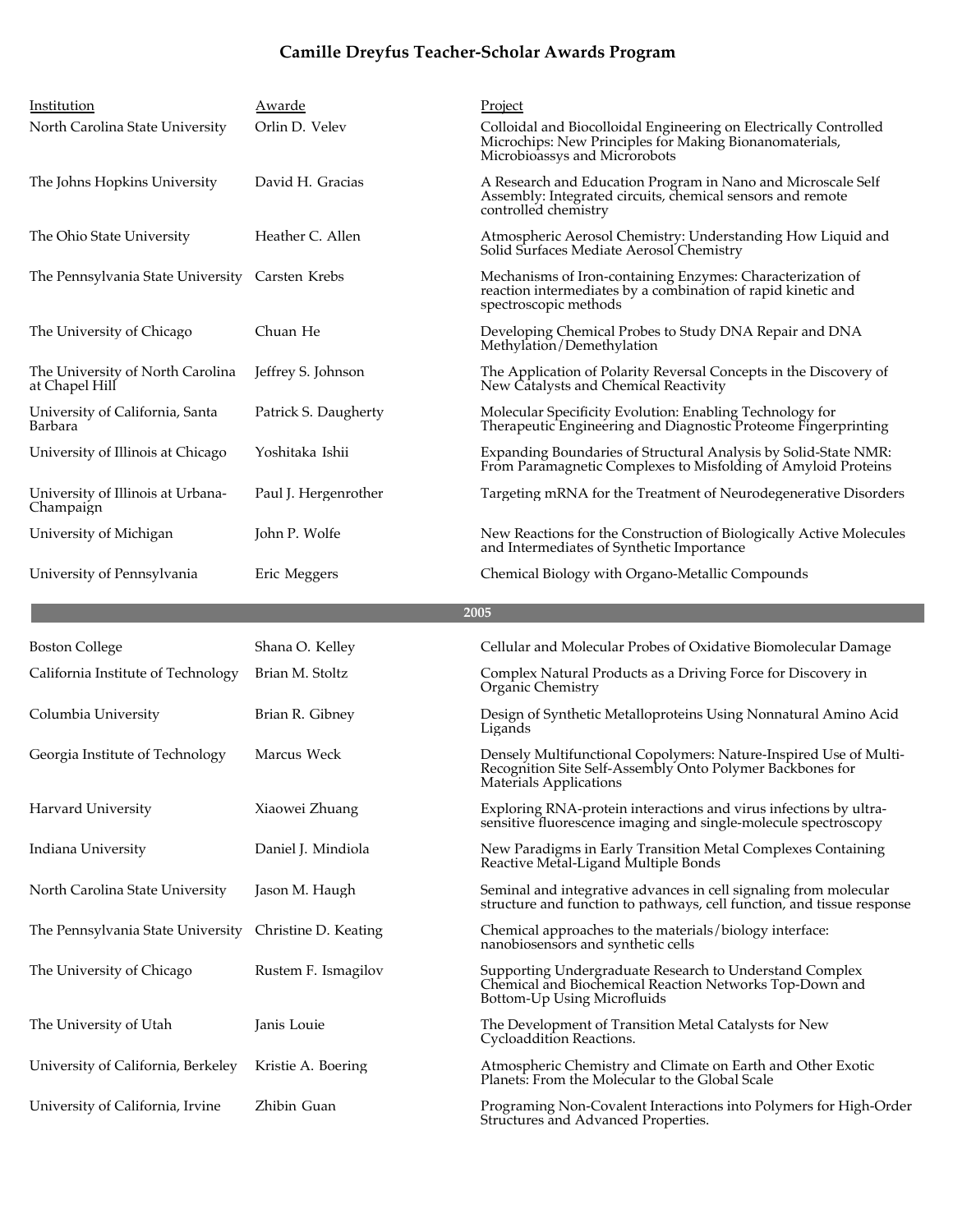| Institution                                      | Awarde                | Project                                                                                                                                                            |
|--------------------------------------------------|-----------------------|--------------------------------------------------------------------------------------------------------------------------------------------------------------------|
| University of California, Los<br>Angeles         | Yung-Ya Lin           | Seeing the Seeds of Cancer: Contrast and Sensitivity Enhancement for<br>Early MRI Tumor Detection by the Butterfly Effect and Chaos Control                        |
| University of Rochester                          | Todd D. Krauss        | Investigations of fundamental properties of nanometer scale<br>materials, and the development of nanomaterials for novel<br>applications in photonics and biology. |
| University of Washington                         | Daniel Gamelin        | High-Tc Ferromagetic Semiconductors for Spintronics Applications:<br>Development, Physical Characterization, and Chemical Manipulation                             |
| Yale University                                  | Victor Batista        | Development of Semiclassical and Quantum Dynamical Methods for<br>Quantum Reaction Dynamics Simulations                                                            |
|                                                  |                       | 2004                                                                                                                                                               |
| Columbia University                              | Colin P. Nuckolls     | Nanoscale electronic materials from self-assembled organic building<br>blocks                                                                                      |
| Georgetown University                            | Jennifer A. Swift     | Surface Chemistry Approaches to Understanding & Directing<br>Molecular Crystal Growth Processes                                                                    |
| Harvard University                               | David R. Liu          | Organic Synthesis Programmed by DNA Templates                                                                                                                      |
| Princeton University                             | Stanislav Shvartsman  | Quantitative Analysis of Receptor-mediated Gene Expression                                                                                                         |
| <b>Stanford University</b>                       | Justin Du Bois        | Reaction design for the synthesis of neuroactive agents                                                                                                            |
| The Pennsylvania State University                | Blake R. Peterson     | Synthetic receptor targeting as a novel tool for drug delivery                                                                                                     |
| The University of Chicago                        | Sergey A. Kozmin      | Chemical Synthesis: from Molecular Complexity and Skeletal<br>Diversity to Cell-Regulatory Function                                                                |
| The University of Utah                           | Matthew S. Sigman     | Physical Organic Chemistry as a Tool for Catalyst Design and<br>Development                                                                                        |
| University of Arizona                            | Andrei Sanov          | Photoelectron imaging of the electronic structure and time-resolved<br>dynamics of molecular cluster anions: Unraveling the driving force of<br>chemistry          |
| University of California, Berkeley               | Peidong Yang          | Chemistry and physics of semiconductor nanowires.                                                                                                                  |
| University of California, Riverside Pingyun Feng |                       | Development of Novel Porous Materials as Fast Ion Conductors and<br>Photocatalysts                                                                                 |
| University of Illinois at Urbana-<br>Champaign   | Neil L. Kelleher      | The evolution of large molecule Mass Spectrometry                                                                                                                  |
| University of Michigan                           | Nils G. Walter        | Structural dynamics and function of RNA enzymes highlighted by<br>fluorescence spectroscopy at the single-molecule and ensemble levels                             |
|                                                  |                       | 2003                                                                                                                                                               |
| California Institute of Technology               | David W. C. MacMillan | Enantioselective organocatalysis: Design of new catalysis concepts of<br>broad utility to asymmetric chemical synthesis                                            |
| Carnegie Mellon University                       | Catalina Achim        | Design and synthesis of biology-inspired metal-containing<br>nanostructures with potential applications in molecular electronics                                   |
| Cornell University                               | Kelvin H. Lee         | New microfabricated technologies for proteome analysis                                                                                                             |
| Georgia Institute of Technology                  | Louis A. Lyon         | Design, synthesis, and self-assembly of stimuli-sensitive core/shell<br>hydrogel nanoparticles                                                                     |
| Harvard University                               | Hongkun Park          | Transport and scanned probe investigation of chemical<br>nanostructures                                                                                            |
| Massachusetts Institute of<br>Technology         | Jianshu Cao           | Statistical analysis of single molecule measurements and theoretical<br>description of non-exponential and non-Gaussian single-particle slow<br>dynamics           |
| Princeton University                             | Suzanne Walker        | Understanding post-translational modifications: chemical approaches<br>to identifying the O-GlcNAcylated proteome                                                  |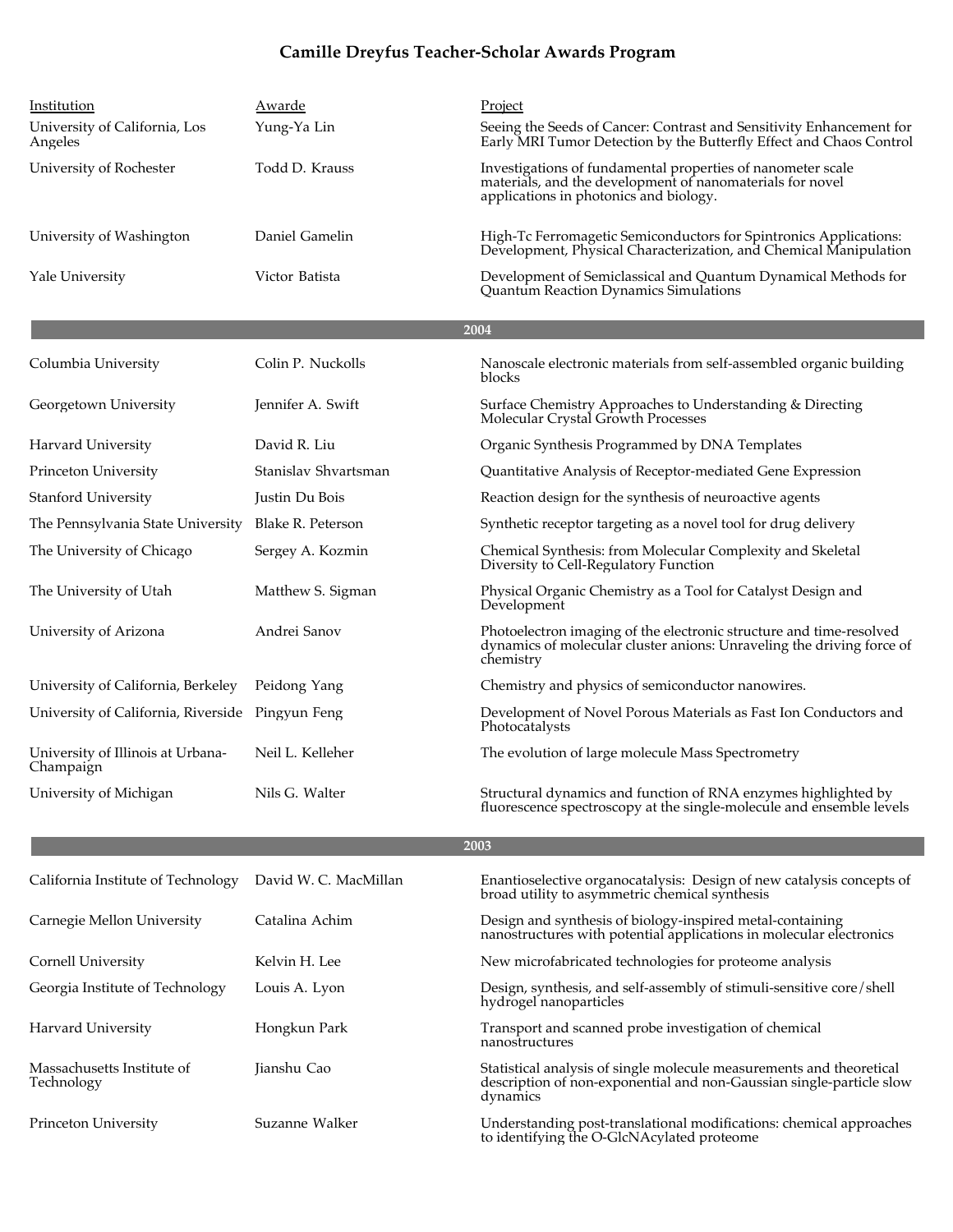| Institution                                    | Awarde               | Project                                                                                                                                    |
|------------------------------------------------|----------------------|--------------------------------------------------------------------------------------------------------------------------------------------|
| <b>Stanford University</b>                     | Vijay S. Pande       | New methods for the simulation of the kinetics and thermodynamics<br>of biological molecules                                               |
| Texas A&M University                           | Paul S. Cremer       | Investigations of the lower critical solution temperature of polymers<br>and proteins with a linear temperature array                      |
| The Scripps Research Institute                 | Floyd E. Romesberg   | New approaches to combating antiobiotic resistance                                                                                         |
| University of California, Los<br>Angeles       | Christopher J. Lee   | Deciphering alternative splicing in the human genome: the new<br>frontier in genomic complexity and proteome functional regulation         |
| University of Texas at Austin                  | Michael J. Krische   | Catalytic reductive C-C bond formation: elemental hydrogen as<br>terminal reductant                                                        |
| University of Wisconsin–Madison                | Shannon S. Stahl     | Catalytic methods for selective chemical oxidation with molecular<br>oxygen                                                                |
|                                                |                      | 2002                                                                                                                                       |
| California Institute of Technology             | Jonas C. Peters      | New strategies in catalysis with novel coordination complexes                                                                              |
| Carnegie Mellon University                     | David S. Sholl       | Development and applications of instrinsically chiral solid surfaces<br>based on metals, semiconductors, and natural minerals              |
| Columbia University                            | Dalibor Sames        | C-H bond activation in complex chemical assembly                                                                                           |
| Georgia Institute of Technology                | Robert M. Dickson    | Single-molecule electroluminescence in nanotechnology - from<br>fundamental understanding to device development                            |
| Harvard University                             | David R. Reichman    | Dynamics and spectroscopy of molecules in superfluid helium<br>clusters                                                                    |
| New York University                            | Mark E. Tuckerman    | Theoretical studies and new-methods development for proton-<br>transfer processes in biologically and technologically important<br>systems |
| Northwestern University                        | Annelise E. Barron   | N-substituted glycine oligomers (peptoids) with helical, amphipathic structure as biostable mimics of antimicrobial peptides               |
| Princeton University                           | Jeffrey D. Carbeck   | Measurements and modeling of electrostatic interactions in folded<br>and denatured proteins                                                |
| Purdue University                              | Jillian M. Buriak    | Nanoscale semiconductor surface chemistry                                                                                                  |
| <b>Stanford University</b>                     | Hongjie Dai          | Carbon nanotubes as a model system for nanoscale chemistry and<br>physics                                                                  |
| The University of Utah                         | Peter A. Beal        | In vitro evolution of RNA for selective binding to acridine-peptide<br>conjugates                                                          |
| University of California, Los<br>Angeles       | Michael W. Deem      | Statistical mechanical studies of zeolite nucleation                                                                                       |
| University of Illinois at Urbana-<br>Champaign | Wilfred van der Donk | Exercises in understanding enzyme catalysis                                                                                                |
| University of Washington                       | Younan Xia           | Chemistry and the physics of one-dimensional nanostructures                                                                                |
| <b>Wayne State University</b>                  | Theodore G. Goodson  | Ultra-fast optical investigations of novel dendrimer macromolecules<br>and dendrimer metal nanocomposites for applications in photonics    |
|                                                |                      | 2001                                                                                                                                       |
| <b>Brandeis University</b>                     | Wenbin Lin           | Crystal engineering of polar and chiral solids for applications in<br>nonlinear optics and enantioselective separations and catalysis      |
| Duke University                                | Ross Widenhoefer     | Palladium-catalyzed carbocyclization of functionalized dienes                                                                              |
| Harvard University                             | Matthew Shair        | Target-oriented and diversity-oriented synthesis of complex                                                                                |

North Carolina State University Jan Genzer Self- and directed assembly of polymers in thin films and at interfaces

Northwestern University Amy Rosenzweig Metal trafficking by copper ATPases

molecules applied to chemical biology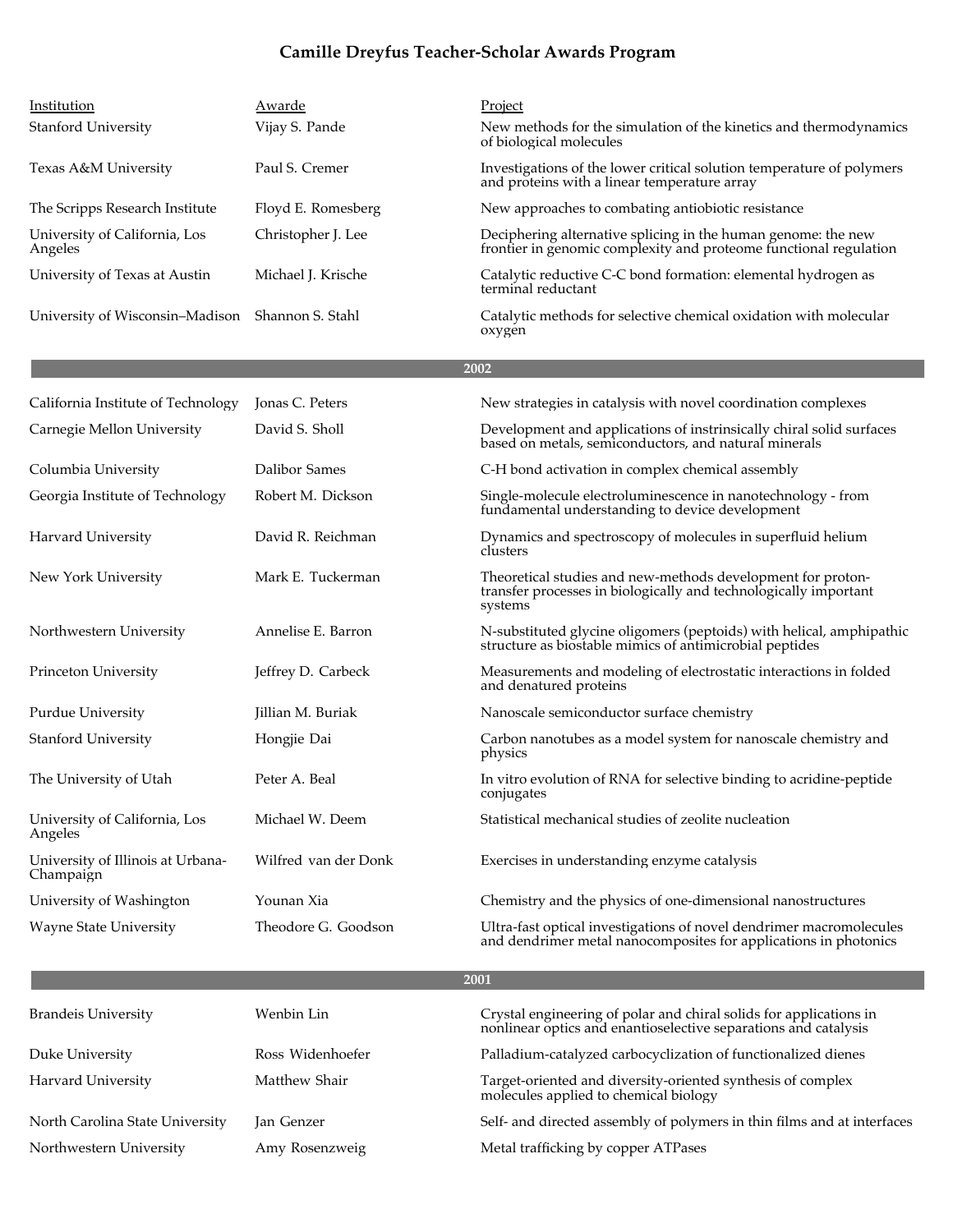| Institution<br>Rice University                     | Awarde<br>Vicki Colvin | Project<br>Protein crystals as scaffolds for materials design                                                                                                             |
|----------------------------------------------------|------------------------|---------------------------------------------------------------------------------------------------------------------------------------------------------------------------|
| The Pennsylvania State University                  | Philip Bevilacqua      | Mechanistic studies of general acid-base catalysis and folding<br>complexity in the HDV ribozyme                                                                          |
| The Scripps Research Institute                     | Erik Sorensen          | Profiling the chemical reactivity of complex proteomes                                                                                                                    |
| University of California, Los<br>Angeles           | Benjamin Schwartz      | Experimental and theoretical studies of ultrafast processes in<br>condensed phases: charge transfer, conjugate polymer/metal<br>interfaces, and multiphoton lithography   |
| University of Illinois at Urbana-<br>Champaign     | David Gin              | Development and application of novel and practical methods for the<br>efficient synthesis of complex carbohydrates                                                        |
| University of Minnesota                            | Richard Hsung          | Development of novel methodologies for synthesis of natural<br>products with biological and medicinal relevance                                                           |
| University of Notre Dame                           | Olaf G. Wiest          | Electron-transfer-induced reactions in organic and bio-organic<br>chemistry                                                                                               |
| University of Oregon                               | Mark Lonergan          | Engineering depletion regions and controlling interfacial reactivity at<br>conjugated polymer interfaces through internal compensation                                    |
| University of Rochester                            | Benjamin Miller        | Understanding carbohydrate recognition through the design,<br>synthesis, and analysis of synthetic receptors                                                              |
| University of Wisconsin–Madison Paul Nealey        |                        | Hybrid nanofabrication techniques combining advanced lithography<br>and self-assembling systems for applications in molecular electronics<br>and cell culture             |
| Utah State University                              | John Peters            | Investigating the biochemical mechanism of reactions catalyzed by<br>enzymes that contain transition metals using structure determination<br>by X-ray diffraction methods |
|                                                    |                        | 2000                                                                                                                                                                      |
|                                                    |                        |                                                                                                                                                                           |
| <b>Boston College</b>                              | Scott J. Miller        | Discovery of new catalysts for the asymmetric synthesis of<br>compounds of pharmaceutical interest                                                                        |
| Columbia University                                | James L. Leighton      | New methods and strategies for the synthesis of antibiotic medicinal<br>agents                                                                                            |
| Cornell University                                 | Geoffrey W. Coates     | New catalysts for the synthesis of biodegradable polycarbonates from<br>CO <sub>2</sub>                                                                                   |
| Duke University                                    | Mark W. Grinstaff      | Mechanistic studies of charge transfer in DNA                                                                                                                             |
| Northwestern University                            | Hilary A. Godwin       | Elucidation of the molecular mechanism of lead poisoning:<br>biochemistry and aqueous coordination chemistry of $Pb(\tilde{II})$                                          |
| <b>Stanford University</b>                         | Thomas J. Wandless     | New strategies to improve protein-ligand binding interactions                                                                                                             |
| The Johns Hopkins University                       | John P. Toscano        | Rational design of novel photochemical precursors to nitric oxide                                                                                                         |
| The University of Chicago                          | Milan Mrksich          | Tailored substrates for mechanistic studies of cell adhesion                                                                                                              |
| The University of North Carolina<br>at Chapel Hill | Michel R. Gagné        | An outer-sphere approach to controlling catalytic reaction<br>selectivities                                                                                               |
| University of California, Berkeley                 | Jeffrey R. Long        | Manipulating inorganic structures: general strategies for the<br>synthesis of multimetal clusters and extended solid materials                                            |
| University of California, Santa<br>Barbara         | <b>Timothy Deming</b>  | Transition-metal complexes for peptides and polypeptide synthesis                                                                                                         |
| University of Colorado Boulder                     | Kristi S. Anseth       | Novel photocrosslinkable materials and photopolymerization<br>methods                                                                                                     |
| University of Illinois at Urbana-<br>Champaign     | Todd J. Martinez       | First-principles modeling of reaction dynamics including quantum<br>effects                                                                                               |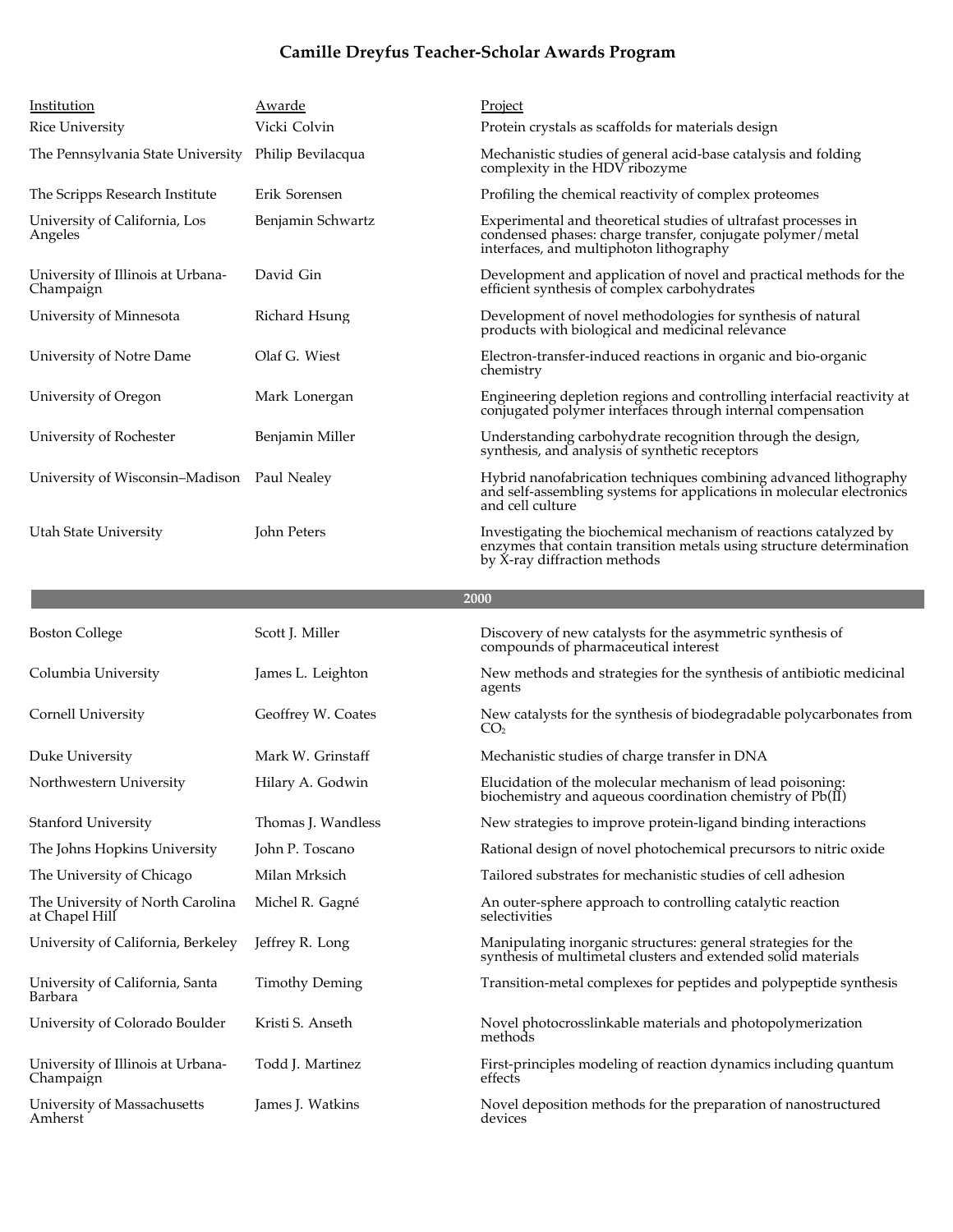| Institution                                    | Awarde                 | Project                                                                                                                                                               |
|------------------------------------------------|------------------------|-----------------------------------------------------------------------------------------------------------------------------------------------------------------------|
| University of Minnesota                        | Marc A. Hillmyer       | Design, synthesis, and application of new functional block<br>copolymers                                                                                              |
| University of New Mexico                       | Deborah G. Evans       | Development of computational techniques and methods to simulate<br>electron transfer in molecular arrays                                                              |
| University of Pennsylvania                     | Patrick J. Walsh       | Chiral environment amplification: use of achiral ligands in<br>asymmetric catalysis                                                                                   |
| University of South Carolina                   | Uwe H. F. Bunz         | Synthesis and property evaluation of novel organic semiconductors<br>based on poly(paraphenyleneethynylene)s                                                          |
|                                                |                        | 1999                                                                                                                                                                  |
| <b>Boston College</b>                          | John T. Fourkas        | Probing single-molecule dynamics and structure using two-photon<br>microscopy                                                                                         |
| <b>Boston University</b>                       | Amy S. Mullin          | Putting out molecular fires: energy flow pathways and chemical<br>reactions of highly excited molecules                                                               |
| Colorado State University                      | Yian Shi               | Asymmetric synthesis with chiral dioxiranes                                                                                                                           |
| Indiana University                             | David E. Clemmer       | Development of gas-phase separations for the analysis of peptide<br>libraries                                                                                         |
| Texas A&M University                           | Daniel Romo            | Synthesis and biological studies of natural products displaying<br>potent physiological effects                                                                       |
| The Johns Hopkins University                   | Thomas Lectka          | Catalytic, asymmetric alkylations of N, O- and N, N-acetals                                                                                                           |
| The Ohio State University                      | Anne B. McCoy          | Theoretical investigations of the effects of weak intermolecular<br>interactions on spectroscopy and reaction dynamics in van der Waals<br>complexes                  |
| <b>Tulane University</b>                       | Daniel K. Schwartz     | The structural and dynamic properties of ultra-thin organic films<br>formed on liquid and solid surfaces                                                              |
| University of Arizona                          | Dominic V. McGrath     | Photoresponsive dendritic macromolecules for information storage,<br>organic synthesis, and chemical agent delivery                                                   |
| University of California, Berkeley             | Carolyn R. Bertozzi    | Chemical approaches to understanding and modulating dynamic cell<br>surface structures                                                                                |
| University of California, Santa<br>Barbara     | Dimitrios Maroudas     | Multiscale computational study of semiconductor thin-film<br>deposition and heteroepitaxial growth of strained semiconductor<br>films and confined quantum structures |
| University of Colorado Boulder                 | Randall L. Halcomb     | New directions in organic synthesis: targets, strategies, methods, and<br>biochemical applications                                                                    |
| University of Delaware                         | Raul Lobo              | Molecular recognition phenomena in crystalline silica-water<br>networks containing organic guests                                                                     |
| University of Illinois at Urbana-<br>Champaign | Yi Lu                  | Structural characterization and engineering of metalloproteins and<br>metalloribozymes                                                                                |
| University of Massachusetts<br>Amherst         | Scott M. Auerbach      | Theory and simulation of molecules in nanopores                                                                                                                       |
| University of Minnesota                        | C. Daniel Frisbie      | Nanoprobing electrical transport and luminescence in organic<br>materials                                                                                             |
| University of Notre Dame                       | Sharon Hammes-Schiffer | Theoretical and computational investigations of chemical reaction<br>dynamics in complex systems                                                                      |
| University of Oregon                           | James E. Hutchison     | Chemical approaches to nanoscale electronic materials and devices                                                                                                     |
| University of Pennsylvania                     | Andrew M. Rappe        | Tailoring molecule-surface properties via substrate modification                                                                                                      |
| <b>Wayne State University</b>                  | Peng George Wang       | Chemical and enzymatic synthesis of glycoconjugates and their<br>biomedical applications                                                                              |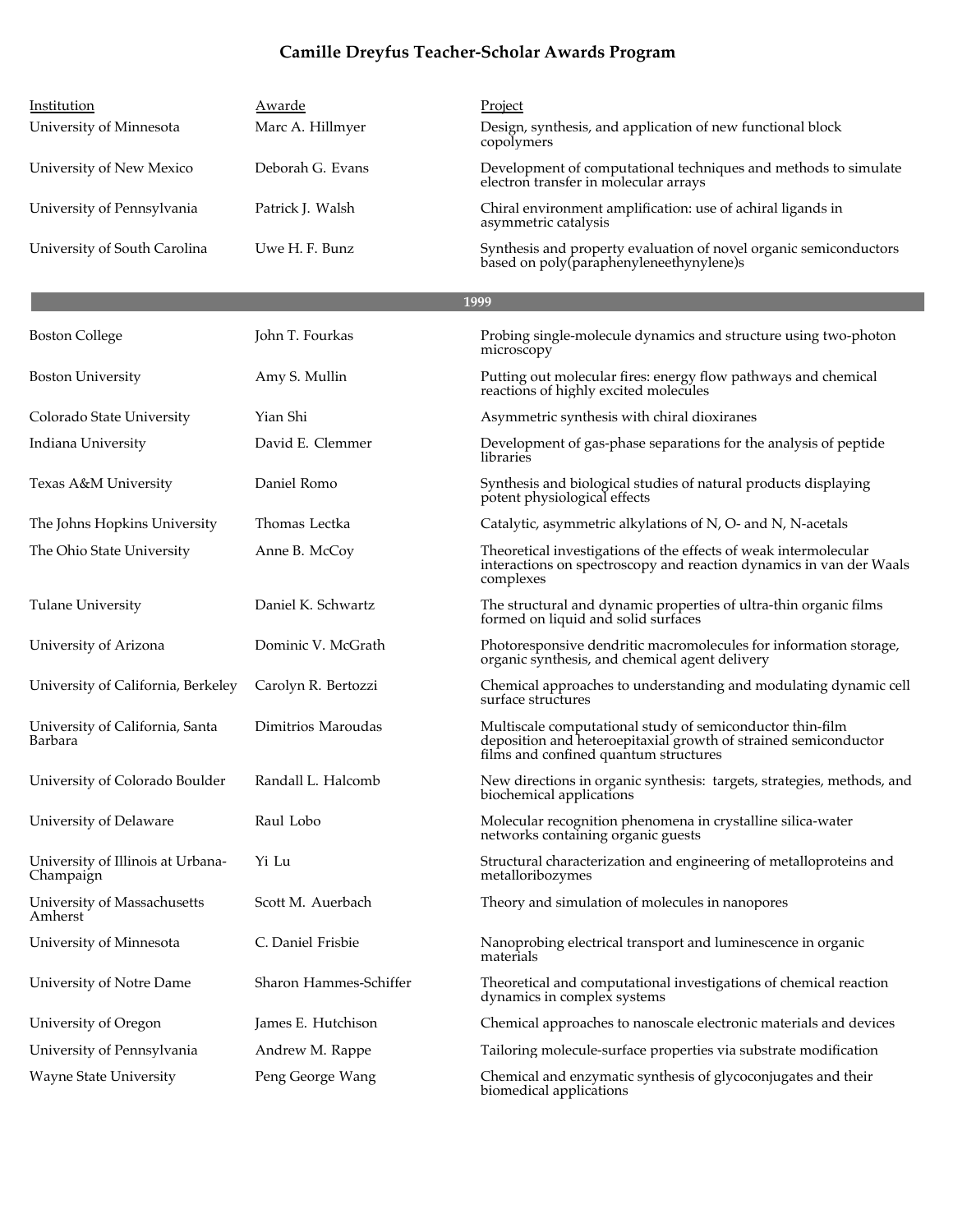| Institution                                    | Awarde                  | Project                                                                                                                                                                           |
|------------------------------------------------|-------------------------|-----------------------------------------------------------------------------------------------------------------------------------------------------------------------------------|
|                                                |                         | 1998                                                                                                                                                                              |
| <b>Boston College</b>                          | Marc L. Snapper         | Development of new olefin metathesis-based methods for the<br>construction of complex natural products                                                                            |
| Colorado State University                      | Ellen Fisher            | Use of resonantly enhanced multiphoton ionization to probe radical-<br>surface interactions                                                                                       |
| Massachusetts Institute of<br>Technology       | Paul E. Laibinis        | Development and application of solution-phase reactions at<br>hydrogen-terminated silicon surfaces                                                                                |
| Michigan State University                      | Marcos Dantus           | Elucidating the dynamics of chemical reactions at high energies by<br>femtosecond time-resolved techniques in the vacuum ultraviolet                                              |
| New York University                            | Stacey F. Bent          | Studies of amorphous semiconductor alloys: growth and processing<br>at a molecular level                                                                                          |
| North Carolina State University                | David A. Shultz         | Preparation and characterization of building blocks for molecule-<br>blocks for molecule-based magnets                                                                            |
| Polytechnic University                         | Nitash P. Balsara       | Microstructured polymer materials under quiescent conditions and<br>under the influence of external fields                                                                        |
| <b>Stony Brook University</b>                  | Clare P. Grey           | Solid-state NMR studies of disordered materials: molecular sieves,<br>fluorides and oxyfluorides                                                                                  |
| The Pennsylvania State University XuMu Zhang   |                         | Development of asymmetric catalysts for the synthesis of chiral drugs<br>and agrochemicals                                                                                        |
| University of California, Davis                | Nicholas L. Abbott      | Spontaneous assembly on the meso-scale using surface forces<br>mediated by liquid crystals                                                                                        |
| University of California, Irvine               | Keith A. Woerpel        | The development of stereoselective methods of organic synthesis<br>using new reactions of organosilicon compounds                                                                 |
| University of Delaware                         | P. Andrew Evans         | New transition-metal-catalyzed carbon-carbon bond forming reations                                                                                                                |
| University of Illinois at Urbana-<br>Champaign | Martin Gruebele         | Coordination of secondary and tertiary structure during protein<br>folding                                                                                                        |
| University of Maryland, College<br>Park        | Jeffery T. Davis        | Bioorganic chemistry and molecular recognition                                                                                                                                    |
| University of Massachusetts<br>Amherst         | Michael Tsapatsis       | Synthesis and assembly of hollow silicate nanospheres and<br>incorporation of materials chemistry in the curriculum                                                               |
| University of Oregon                           | Michael M. Haley        | Synthesis and characterization of novel benzenoid and non-<br>benzenoid aromatic systems                                                                                          |
| University of South Carolina                   | Catherine J. Murphy     | Biophysical applications of nanomaterials                                                                                                                                         |
| University of Virginia                         | <b>Brooks Hart Pate</b> | New high-resolution infrared spectroscopy techniques for measuring<br>the rate of conformational isomerization                                                                    |
| <b>Wayne State University</b>                  | John Montgomery         | New cyclizations and multicomponent couplings                                                                                                                                     |
| Yale University                                | John L. Wood            | Organic chemistry: synthetic methods and strategy development,<br>natural product synthesis, and applications of synthesis at the<br>organic chemistry/cellular biology interface |

| California Institute of Technology       | Konstantinos P. Giapis | Scattering dynamics at complex surfaces with applications to<br>semiconductor etching and deposition |
|------------------------------------------|------------------------|------------------------------------------------------------------------------------------------------|
| Clark University                         | Dale F. Mierke         | Design, synthesis, and structural characterization of peptidomimetics<br>for drug design             |
| Colorado State University                | Peter K. Dorhout       | Polychalcogenide and main-group metal-ion speciation in<br>solvatothermal synthesis                  |
| Massachusetts Institute of<br>Technology | Gregory C. Fu          | Development of organometallic catalysts for stereoselective organic<br>synthesis                     |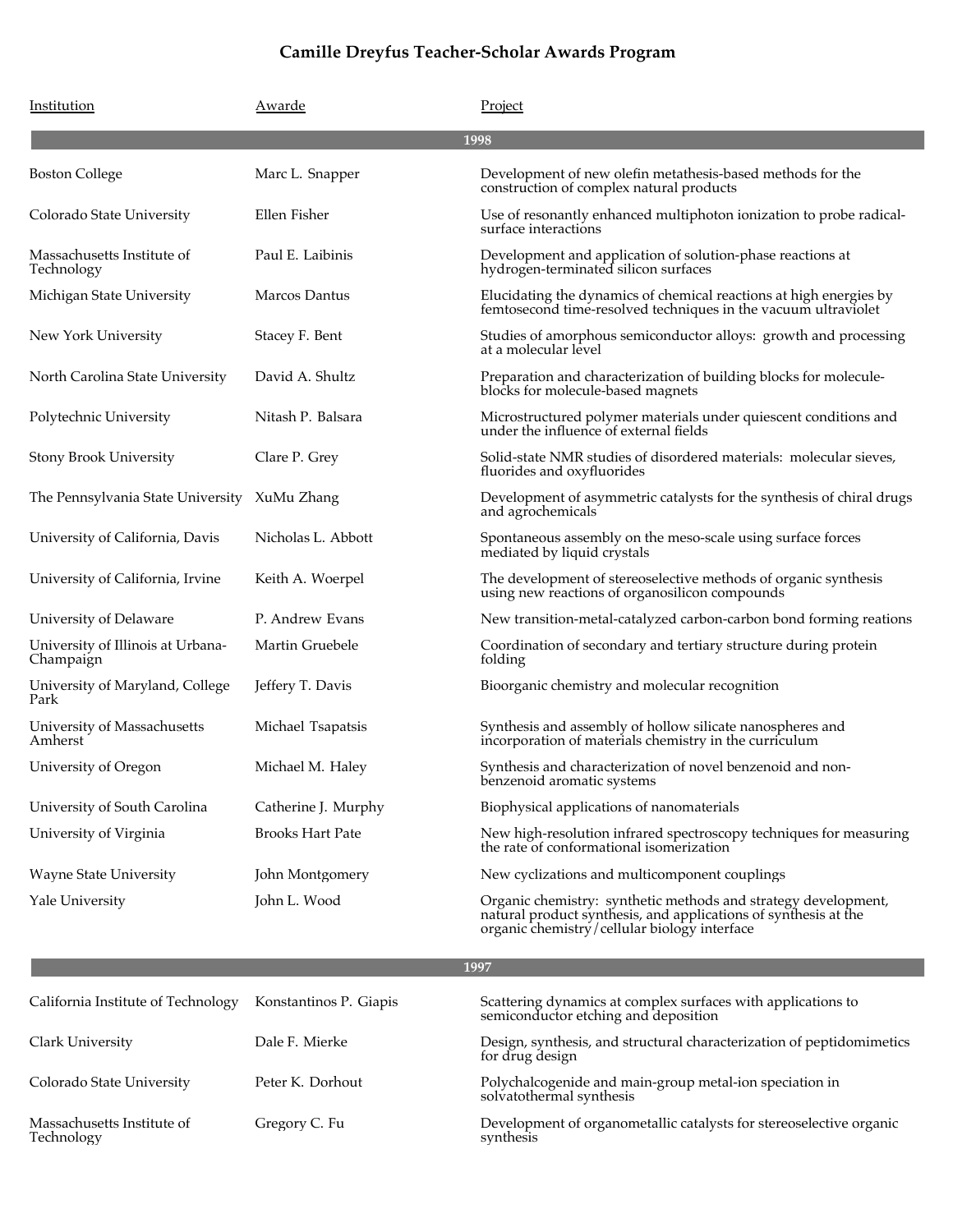| Institution<br>Northwestern University           | Awarde<br>Frank E. McDonald | Project<br>New synthesis methods and strategies for oligosaccharides and                                                                                           |
|--------------------------------------------------|-----------------------------|--------------------------------------------------------------------------------------------------------------------------------------------------------------------|
| Purdue University                                | Igal Szleifer               | polycyclic ethers<br>Theoretical studies of the structural and thermodynamic properties of<br>chain molecules in confined environments                             |
| Rensselaer Polytechnic Institute                 | Todd M. Przybycien          | Rational manipulation of protein aggregation behavior                                                                                                              |
| The Pennsylvania State University                | Karl T. Mueller             | Development of solid-state NMR methods with applications for<br>polycrystalline, amorphous, and biomolecular solids                                                |
| The University of Tennessee                      | Ziling (Ben) Xue            | Synthetic and mechanistic organometallic chemistry in molecular<br>approaches to advanced materials                                                                |
| University of California, Santa<br>Barbara       | Eray S. Aydil               | In situ surface and plasma diagnostics during plasma-assisted<br>deposition and etching of electronic materials                                                    |
| University of Illinois at Urbana-<br>Champaign   | Nancy Makri                 | Path-integral methods for condensed-phase quantum dynamics                                                                                                         |
| University of Massachusetts<br>Amherst           | Vincent M. Rotello          | Model systems for flavoenzyme activity, recognition and catalysis in<br>sol-gel matrices                                                                           |
| University of Michigan                           | Richard A. Goldstein        | Evolutionary perspectives on protein structure formation                                                                                                           |
| University of Pennsylvania                       | Michael J. Therien          | The biomimetic chemistry of light harvesting, energy migration, and<br>electron transfer: mechanism, theory, molecular design, and<br>biomaterials                 |
| University of Wisconsin-Madison Juan J. de Pablo |                             | Fundamental molecular-level studies for the structure and phase<br>behavior of linear, branched, and crosslinked polymeric systems for<br>engineering applications |
| Yale University                                  | John F. Hartwig             | Metal-mediated amine, ether, and borane production                                                                                                                 |
|                                                  |                             | 1996                                                                                                                                                               |
|                                                  |                             |                                                                                                                                                                    |
| California Institute of Technology               | Erick M. Carreira           | Studies in asymmetric catalysis                                                                                                                                    |
| Duke University                                  | Mark J. Burk                | Design, development, and application of asymmetric catalytic<br>processes                                                                                          |
| Indiana University                               | Andrew D. Ellington         | Evolutionary engineering of metabolism: transfer of yeast lysine<br>biosynthesis to bacteria and selective optimization of metabolic flux                          |
| Massachusetts Institute of<br>Technology         | Jackie Y. Ying              | Processing of mesoporous transition-metal oxide catalysis and<br>permselective inorganic membranes                                                                 |
| Northwestern University                          | Chad A. Mirkin              | Self-assembled surface structures and redox-switchable<br>electrocatalytic materials                                                                               |
| Stanford University                              | John H. Griffin             | Molecular recognition and catalysis in naturally occurring and<br>designed synthetic systems                                                                       |
| University of California, Davis                  | Susan C. Tucker             | Theoretical and computational studies of supercritical fluid solvent<br>effects on chemical reaction rates                                                         |
| University of California, Irvine                 | James S. Nowick             | Protein structure, new catalyst creation, and drug delivery to<br>intracellular targets                                                                            |
| University of California, San<br>Diego           | Robert E. Continetti        | Energetics and dissociation dynamics of transient species and<br>dynamics of elementary termolecular reactions                                                     |
| University of Colorado Boulder                   | Christopher N. Bowman       | Photopolymerization of multifunctional monomers: characterization<br>of reaction diffusion kinetics, materials structure and properties                            |
| University of Illinois at Chicago                | Lucio Frydman               | Development of new methods in NMR analysis and their application<br>to chemical and biochemical studies                                                            |
| University of Illinois at Urbana-<br>Champaign   | Jonathan V. Sweedler        | Increased sensitivity of capillary zone electrophoresis by improving<br>optical detection methods: fundamental studies of resolution and<br>efficiency             |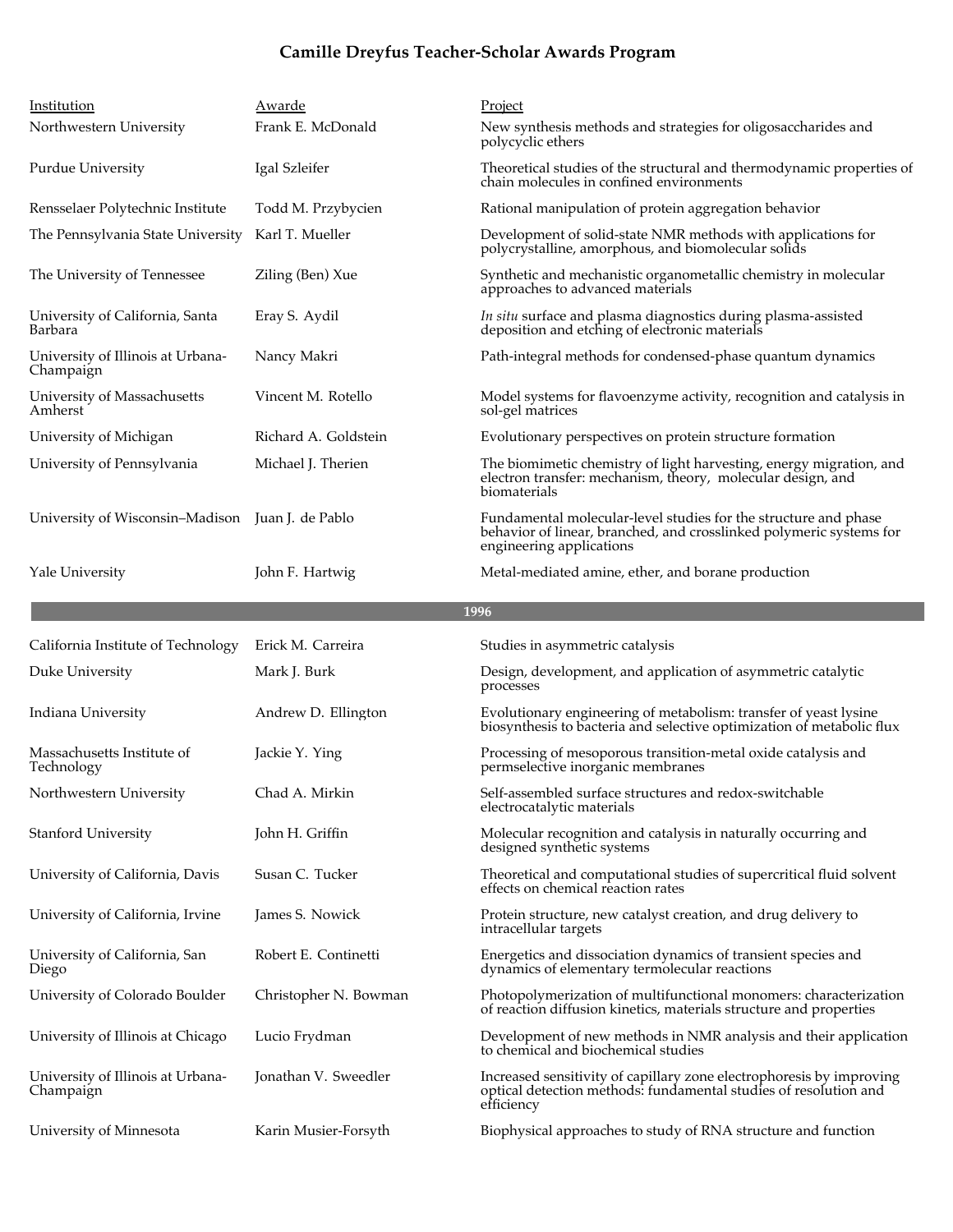| Institution<br>University of Pennsylvania          | Awarde<br>Norbert F. Scherer | Project<br>Experimental chemical physics                                                                                                                                         |  |  |
|----------------------------------------------------|------------------------------|----------------------------------------------------------------------------------------------------------------------------------------------------------------------------------|--|--|
| University of Rochester                            | Guillermo C. Bazan           | Development of synthetic methodology based on transition-metal<br>complexes for preparation of macromolecules with prespecified<br>electronic properties or secondary structures |  |  |
| University of Wisconsin–Madison Laura L. Kiessling |                              | Chemical approaches to structure/function relationships in protein-<br>carbohydrate interactions                                                                                 |  |  |
| University of Wyoming                              | D. Scott Bohle               | Mechanistic chemistry of peroxynitrite                                                                                                                                           |  |  |
|                                                    |                              | 1995                                                                                                                                                                             |  |  |
| California Institute of Technology                 | Zhen-Gang Wang               | Statistical mechanics of structures, phase transitions and dynamics of<br>complex fluids                                                                                         |  |  |
| Duke University                                    | Eric J. Toone                | Biocatalysis and protein-carbohydrate interactions                                                                                                                               |  |  |
| Massachusetts Institute of<br>Technology           | James R. Williamson          | Structure and function of RNA and RNA-protein complexes                                                                                                                          |  |  |
| New York University                                | John Z. H. Zhang             | Time-dependent quantum dynamics study for chemical reactions                                                                                                                     |  |  |
| Rutgers, The State University of<br>New Jersey     | Gaetano T. Montelione        | Heteronuclear three-dimensional-NMR studies of protein-protein<br>and protein-nucleic acid complexes                                                                             |  |  |
| The University of Chicago                          | Lawrence R. Sita             | Synthesis, characterization, and investigation of new classes of<br>organic and organometallic oligomers and polymers in solution and<br>at interfaces                           |  |  |
| The University of North Carolina<br>at Chapel Hill | H. Holden Thorp              | Transition-metal redox reactions of biological significance                                                                                                                      |  |  |
| University of California, Irvine                   | Reginald M. Penner           | Nanostructure-based investigations of metal surfaces by scanning<br>tunneling microscopy                                                                                         |  |  |
| University of Maryland, College<br>Park            | Sarah A. Woodson             | Folding of catalytic RNA from thermophiles                                                                                                                                       |  |  |
| University of Michigan                             | Gary D. Glick                | New approaches to the study of structure-function relationships in<br>biological macromolecules                                                                                  |  |  |
| University of Minnesota                            | William B. Tolman            | Bioinorganic and organometallic chemistry                                                                                                                                        |  |  |
| University of Pennsylvania                         | Timothy M. Swager            | Development of novel conducting polymers and liquid crystals                                                                                                                     |  |  |
| University of Pittsburgh                           | Peter Wipf                   | Total synthesis of natural products                                                                                                                                              |  |  |
| University of Texas at Austin                      | Brent L. Iverson             | Manipulation of recognition and catalysis in biological<br>macromolecules                                                                                                        |  |  |
| <b>Wayne State University</b>                      | Robert J. Levis              | Chemistry in high coulombic fields: the nature of the surface<br>chemical bond, and laser vaporization and femtosecond<br>photoionization of DNA                                 |  |  |
| Yale University                                    | Lynne Regan                  | Protein design as a tool to study structures and function                                                                                                                        |  |  |
|                                                    | 1994                         |                                                                                                                                                                                  |  |  |
| <b>Boston College</b>                              | Amir H. Hoveyda              | Catalytic and asymmetric transformations and their application to<br>synthesis of medicinally important agents                                                                   |  |  |
| California Institute of Technology                 | Pamela J. Bjorkman           | Three-dimensional structural and functional studies of cell-surface<br>proteins involved in the immune response                                                                  |  |  |
| Indiana University                                 | Theodore S. Widlanski        | Protein-DNA interactions: chemical methods for controlling and<br>studying signal transduction                                                                                   |  |  |
| Stanford University                                | Eric S. G. Shaqfeh           | Investigation of fluid mechanics, non-linear transport phenomena,<br>viscoelastic fluid instabilities, and reactive ion etching                                                  |  |  |
| Texas A&M University                               | Jeffery W. Kelly             | Synthetic, physical organic, and spectroscopic approaches to evaluate<br>the folding, structure, and function of b-sheet peptides and proteins                                   |  |  |